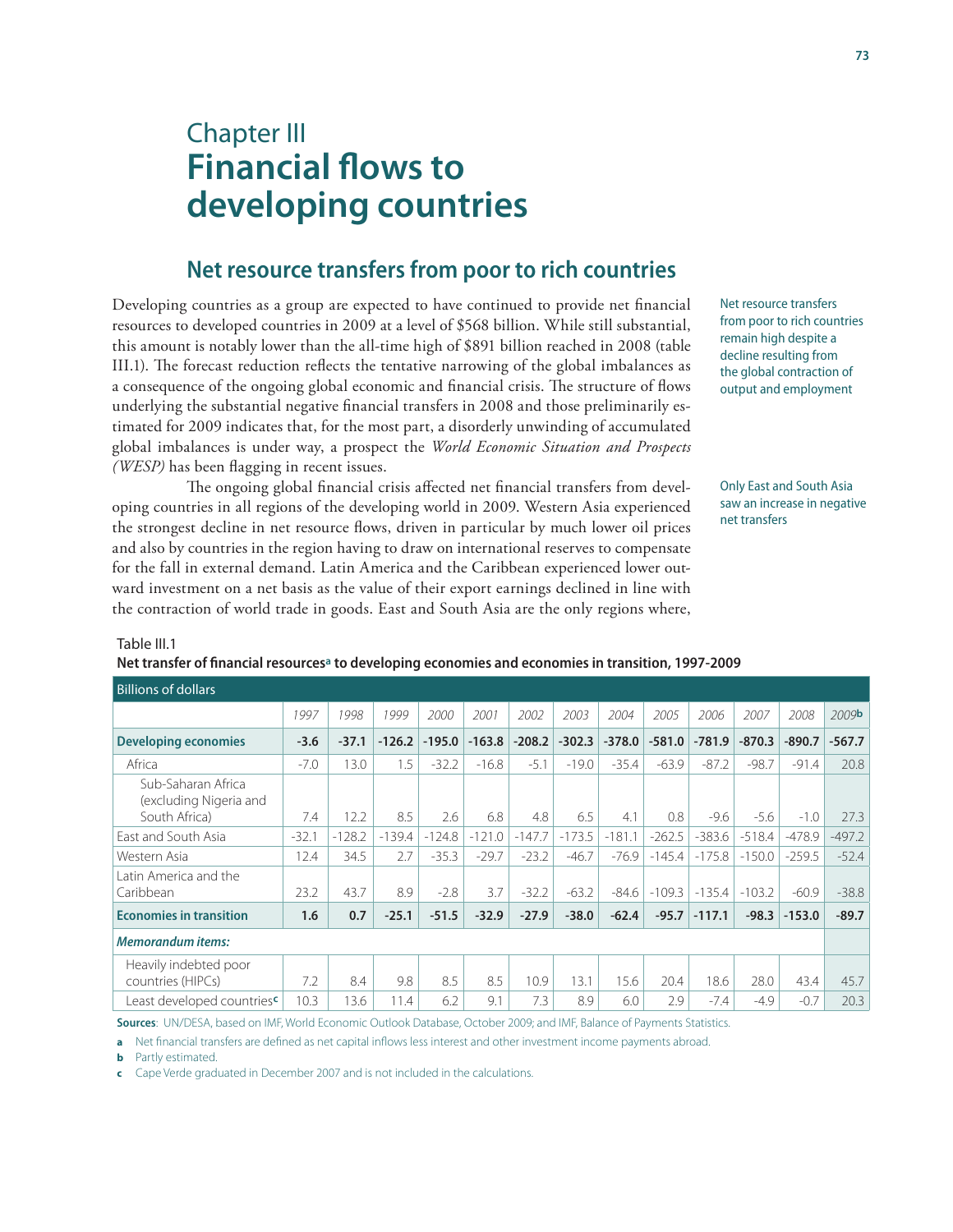#### The fall in exports creates severe problems in developing countries

transfers from countries with economies in transition decreased from \$153 billion in 2008 to \$90 billion in 2009, owing mainly to the economic downturn in the Russian Federation, where the sharp decline in commodity prices and the pronounced reduction in global demand for manufactured goods in the first half of 2009 required strong government intervention in the form of counter-cyclical fiscal measures. In developing countries, the drastic downward adjustment of export sectors is

in the aggregate, negative net transfers increased moderately in 2009. Despite a narrowing of current-account surpluses, reserve accumulation has resumed at a strong pace. Net

imposing severe and potentially long-lasting hardships on women and the poor. Significant declines in public sector revenues in developing countries as a consequence of the fall in exports are setting off fiscal deficits and new pressures to borrow, thus increasing the prospect of a resurgence of debt-servicing defaults farther down the road. Since private flows are highly cyclical, foreign direct investment (FDI) and portfolio flows to developing countries have fallen sharply from a net value of \$403 billion in 2007 to \$71 billion in 2008 (table III.2).

#### Table III.2 **Net financial flows to developing countries and economies in transition, 1996-2010**

| <b>Billions of dollars</b>            |                     |           |          |           |          |          |                   |  |  |
|---------------------------------------|---------------------|-----------|----------|-----------|----------|----------|-------------------|--|--|
|                                       | Average annual flow |           |          |           |          |          |                   |  |  |
|                                       | 1996-1999           | 2000-2005 | 2006     | 2007      | 2008     | 2009a    | 2010 <sub>b</sub> |  |  |
| <b>Developing Countries</b>           |                     |           |          |           |          |          |                   |  |  |
| Net private capital flows             | 120.1               | 109.1     | 104.4    | 403.0     | 70.6     | 54.7     | $-30.0$           |  |  |
| Net direct investment                 | 130.6               | 156.5     | 196.2    | 309.3     | 323.1    | 233.7    | 209.5             |  |  |
| Net portfolio investment <sup>c</sup> | 49.6                | $-32.4$   | $-96.8$  | 20.8      | $-132.8$ | $-128.2$ | $-215.2$          |  |  |
| Other net investmentd                 | $-60.1$             | $-15.1$   | 5.0      | 72.9      | $-119.7$ | $-50.7$  | $-24.2$           |  |  |
| Net official flows                    | 16.4                | $-37.0$   | $-126.5$ | $-121.9$  | $-118.0$ | $-21.5$  | $-65.6$           |  |  |
| Total net flows                       | 136.5               | 72.1      | $-22.1$  | 281.1     | $-47.5$  | 33.1     | $-95.6$           |  |  |
| Change in reservese                   | $-73.5$             | $-274.6$  | $-615.8$ | $-1073.1$ | $-733.5$ | $-474.5$ | $-513.7$          |  |  |
| <b>Africa</b>                         |                     |           |          |           |          |          |                   |  |  |
| Net private capital flows             | 5.3                 | 8.2       | 7.7      | 25.1      | 15.3     | 21.5     | 48.1              |  |  |
| Net direct investment                 | 7.0                 | 19.7      | 27.7     | 42.8      | 52.2     | 34.5     | 40.8              |  |  |
| Net portfolio investment <sup>c</sup> | 2.8                 | 1.1       | 17.3     | 12.1      | $-34.1$  | $-8.4$   | 5.0               |  |  |
| Other net investment <sup>d</sup>     | $-4.6$              | $-12.6$   | $-37.4$  | $-29.8$   | $-2.8$   | $-4.6$   | 2.3               |  |  |
| Net official flows                    | 3.0                 | 4.3       | 8.2      | 6.3       | 4.6      | 14.6     | 14.9              |  |  |
| Total net flows                       | 8.3                 | 12.5      | 15.8     | 31.4      | 19.9     | 36.1     | 63.0              |  |  |
| Change in reservese                   | $-6.8$              | $-24.7$   | $-77.6$  | $-86.9$   | $-76.4$  | 11.8     | $-35.3$           |  |  |
| <b>East and South Asia</b>            |                     |           |          |           |          |          |                   |  |  |
| Net private capital flows             | 30.3                | 65.6      | 33.2     | 160.8     | $-7.7$   | $-36.4$  | $-157.6$          |  |  |
| Net direct investment                 | 60.7                | 68.5      | 93.6     | 132.7     | 138.1    | 88.3     | 58.2              |  |  |
| Net portfolio investment <sup>c</sup> | 25.5                | $-12.7$   | $-109.1$ | 8.1       | $-68.2$  | $-114.7$ | $-223.0$          |  |  |
| Other net investmentd                 | $-55.9$             | 9.8       | 48.7     | 20.0      | $-77.6$  | $-9.9$   | 7.2               |  |  |
| Net official flows                    | 3.1                 | $-17.1$   | $-20.9$  | $-47.7$   | $-25.1$  | $-19.3$  | $-20.5$           |  |  |
| Total net flows                       | 33.4                | 48.5      | 12.3     | 113.1     | $-32.8$  | $-55.7$  | $-178.1$          |  |  |
| Change in reservese                   | $-55.3$             | $-202.7$  | $-384.5$ | $-688.3$  | $-464.5$ | $-429.3$ | $-377.4$          |  |  |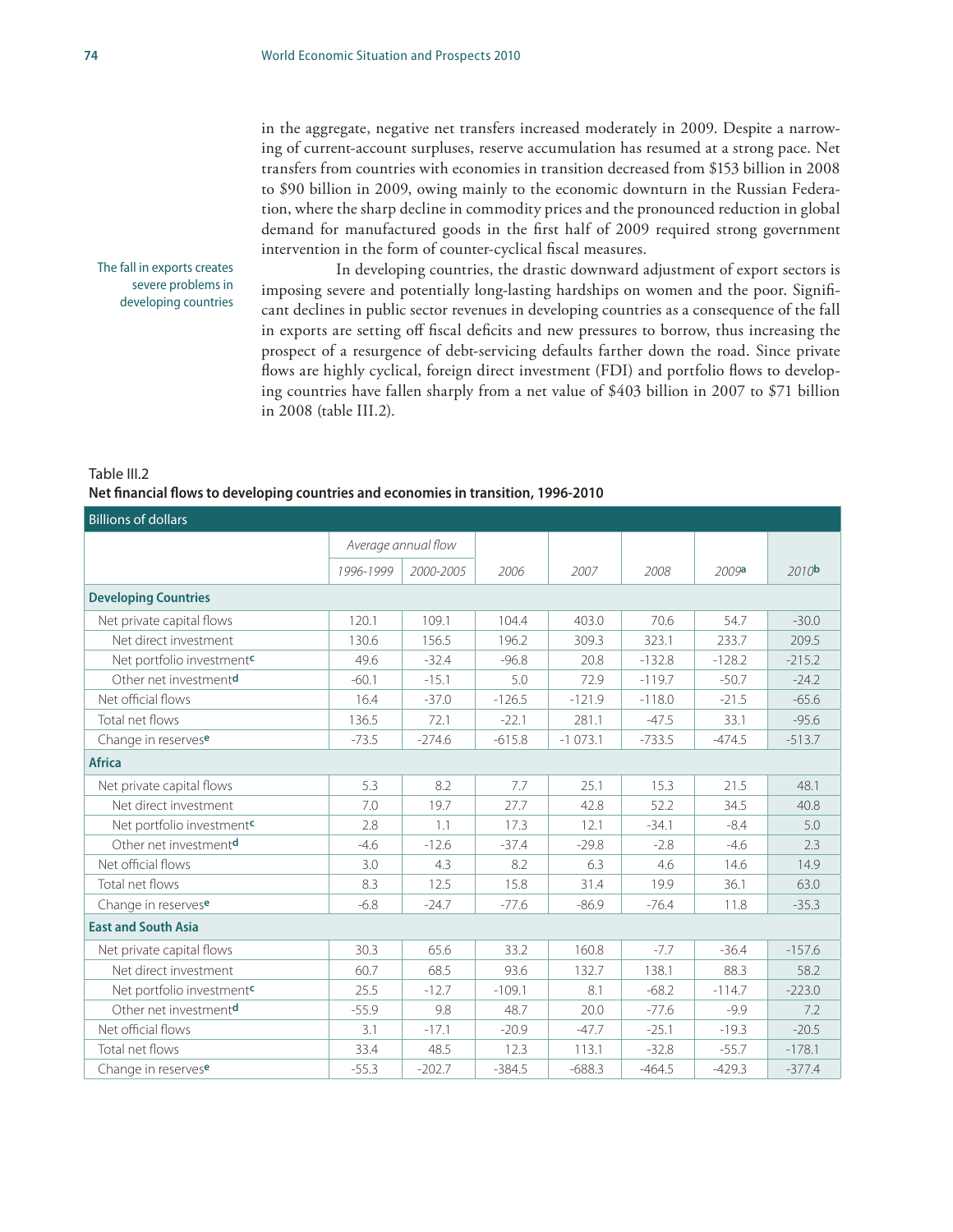| Table III.2 (cont'd)                   |                     |           |          |          |          |          |                   |  |  |
|----------------------------------------|---------------------|-----------|----------|----------|----------|----------|-------------------|--|--|
|                                        | Average annual flow |           |          |          |          |          |                   |  |  |
|                                        | 1996-1999           | 2000-2005 | 2006     | 2007     | 2008     | 2009a    | 2010 <sub>b</sub> |  |  |
| <b>Western Asia</b>                    |                     |           |          |          |          |          |                   |  |  |
| Net private capital flows              | 16.5                | 2.6       | 26.7     | 104.9    | $-4.0$   | 44.7     | 39.1              |  |  |
| Net direct investment                  | 6.3                 | 12.8      | 45.4     | 47.2     | 42.3     | 39.7     | 40.5              |  |  |
| Net portfolio investment <sup>c</sup>  | $-0.8$              | $-11.0$   | $-16.5$  | $-37.7$  | $-9.9$   | 11.4     | $-2.2$            |  |  |
| Other net investmentd                  | 11.0                | 0.7       | $-2.2$   | 95.4     | $-36.4$  | $-6.5$   | 0.8               |  |  |
| Net official flows                     | 2.3                 | $-22.7$   | $-70.2$  | $-79.6$  | $-101.1$ | $-44.2$  | $-67.6$           |  |  |
| Total net flows                        | 18.8                | $-20.2$   | $-43.5$  | 25.3     | $-105.0$ | 0.5      | $-28.5$           |  |  |
| Change in reservese                    | $-8.5$              | $-31.7$   | $-103.4$ | $-164.8$ | $-141.2$ | $-37.7$  | $-83.0$           |  |  |
| <b>Latin America and the Caribbean</b> |                     |           |          |          |          |          |                   |  |  |
| Net private capital flows              | 68.0                | 32.7      | 36.9     | 112.2    | 67.0     | 24.8     | 40.4              |  |  |
| Net direct investment                  | 56.5                | 55.5      | 29.5     | 86.6     | 90.4     | 71.1     | 70.1              |  |  |
| Net portfolio investment <sup>c</sup>  | 22.1                | $-9.7$    | 11.5     | 38.4     | $-20.6$  | $-16.5$  | 4.9               |  |  |
| Other net investmentd                  | $-10.6$             | $-13.0$   | $-4.1$   | $-12.8$  | $-2.9$   | $-29.7$  | $-34.6$           |  |  |
| Net official flows                     | 8.0                 | $-1.5$    | $-43.6$  | $-0.9$   | 3.6      | 27.5     | 7.6               |  |  |
| Total net flows                        | 76.0                | 31.2      | $-6.8$   | 111.3    | 70.5     | 52.3     | 48.0              |  |  |
| Change in reservese                    | $-2.9$              | $-15.4$   | $-50.3$  | $-133.1$ | $-51.5$  | $-19.3$  | $-18.1$           |  |  |
| <b>Economies in transition</b>         |                     |           |          |          |          |          |                   |  |  |
| Net private capital flows              | 1.6                 | 12.6      | 73.4     | 142.5    | $-79.6$  | $-90.3$  | $-9.9$            |  |  |
| Net direct investment                  | 6.2                 | 9.9       | 30.6     | 39.1     | 58.9     | 22.6     | 31.9              |  |  |
| Net portfolio investment <sup>c</sup>  | 1.3                 | $-0.1$    | 12.6     | 16.8     | $-32.4$  | 2.6      | 6.6               |  |  |
| Other net investmentd                  | $-6.0$              | 2.8       | 30.2     | 86.5     | $-106.1$ | $-115.6$ | $-48.4$           |  |  |
| Net official flows                     | $-6.7$              | $-7.1$    | $-30.2$  | $-0.8$   | $-24.3$  | 21.3     | 18.6              |  |  |
| Total net flows                        | $-5.1$              | 5.5       | 43.2     | 141.7    | $-103.9$ | $-69.0$  | 8.7               |  |  |
| Change in reservese                    | 1.7                 | $-37.7$   | $-137.3$ | $-169.9$ | 35.8     | 19.8     | $-76.7$           |  |  |

**Source**: IMF, World Economic Outlook Database, October 2009.

**a** Partly estimated.

**b** Forecasts.

**c** Including portfolio debt and equity investment.

**d** Including short- and long-term bank lending, and possibly some official flows owing to data limitations.

**e** Negative values denote increases in reserves.

In order to achieve a more orderly and—in human terms—less costly reduction of international financial transfers from poor to rich countries, faster demand growth in developing countries would be required. However, most developing countries have limited monetary and fiscal space to maintain domestic demand. This space is being further constricted by the crisis. Additional resources for developing countries have been made available through decisions by leaders of the G20 through lending by the international financial institutions (IFIs), especially the International Monetary Fund (IMF). The disbursement of these resources so far has been restrained as, in many cases, they remain subject to restrictive policy conditionality, despite the recent reforms on conditionality by the IMF. The conditionality reforms have not yet addressed the issue of the counter-cyclical policy space required by developing countries in both periods of normalcy and in times of crisis.

As discussed in chapter I, the structural problems underlying the emergence of exploding global imbalances have not been removed, and present policy efforts for recovery could well cause a re-emergence of macroeconomic imbalances in the absence

Current policies could lead to a renewed increase in global imbalances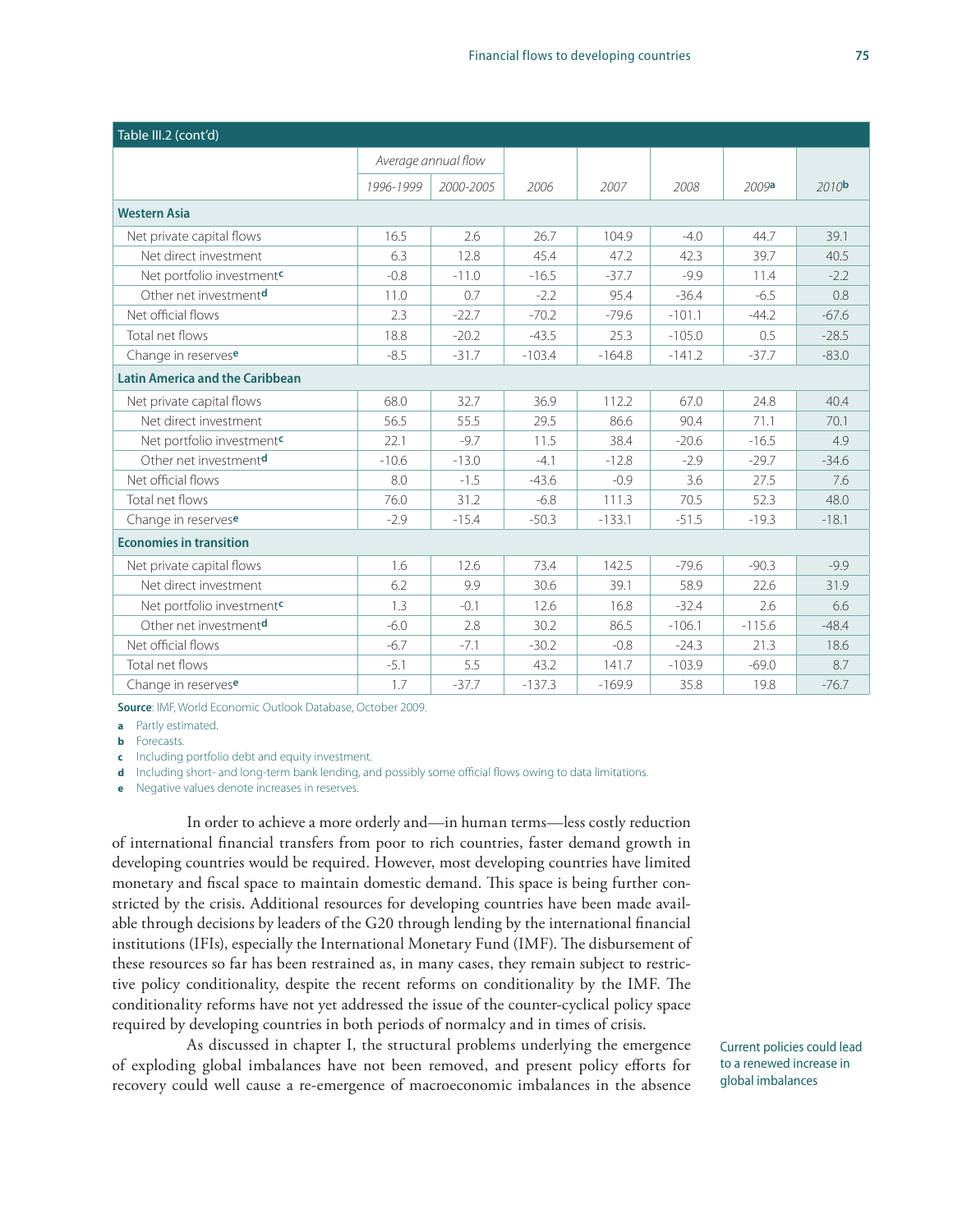of a practical international counter-cyclical framework. The substantial surge in the government deficit of the United States of America will likely exert renewed impetus on its external deficit. In Asia in particular, conditions of high dependence on exports for growth (a dependence that will take significant time and investment to reduce) and relatively weak domestic demand have not fundamentally changed.

The potential return of global imbalances in the context of a recession and mounting public indebtedness in the major economies increases the risks of exchange-rate instability and strong downward pressure on the dollar. As the world economy shows its first signs of recovery, financial investors have rediscovered an appetite for risk in highyielding currencies and emerging market equities. This has not only diminished the appeal of the United States dollar as a safe-haven currency but, owing to the anticipation of investors that current United States interest rates will be kept on hold for the foreseeable future, has caused the dollar to become the de facto carry-trade currency. The restored dominance of speculative motives for investment over fundamentals is reflected in the fact that, despite uncertainty about the sustainability of the current recovery in many emerging markets, financial investors are showing a widespread appetite for a huge variety of high-yielding asset classes. The sizeable amounts of speculative capital in emerging markets add new policy management challenges for Governments, as currencies have come under pressure to appreciate. Emerging economy authorities have been responding to the substantial increase in capital inflows by accumulating reserves or, as in the case of Brazil, by attempting to tax capital inflows in order to avoid currency appreciation. There also remains the possibility of a destabilizing reversal in portfolio flows should United States interest rates begin to increase, bursting asset bubbles in emerging markets and inducing a rapid drain on their foreign-exchange reserves.

## **Private capital flows**

### Private capital flows to developing countries

The global financial crisis and worldwide recession imposed a sudden stop on nearly three decades of expansion in international capital markets. From 1980 through 2007, the world's financial assets—including equities, private and public debt, and bank deposits nearly quadrupled in size relative to world gross product (WGP). Similarly, global capital flows surged. But the upheaval in financial markets in 2008 broke this trend. The total value of the world's financial assets in 2008 fell by \$16 trillion, to \$178 trillion, the largest setback on record.**<sup>1</sup>**

In developing countries, which have been attracting high and growing levels of private capital flows since 2002, the trend reversed sharply in the second half of 2008. Across the board, all components of private capital flows registered significant declines. (table III.2) One of the most salient features of the financial turmoil was a steep and simultaneous fall-off in all cross-border capital flows, including FDI, foreign equities, debt securities and crossborder lending. The sharp correction in cross-border lending was the biggest contributor to the contraction in capital flows, exerting severe funding pressures on developing countries. Countries with large current-account deficits, and therefore the most dependent on foreign capital, were hardest hit by the substantial tightening of credit conditions in international

> **1** McKinsey & Company, "Global capital markets: Entering a new era", McKinsey Global Institute report, September 2009.

The total value of financial assets has fallen sharply

Exchange-rate instability

is a major risk

All components of private capital flows have declined …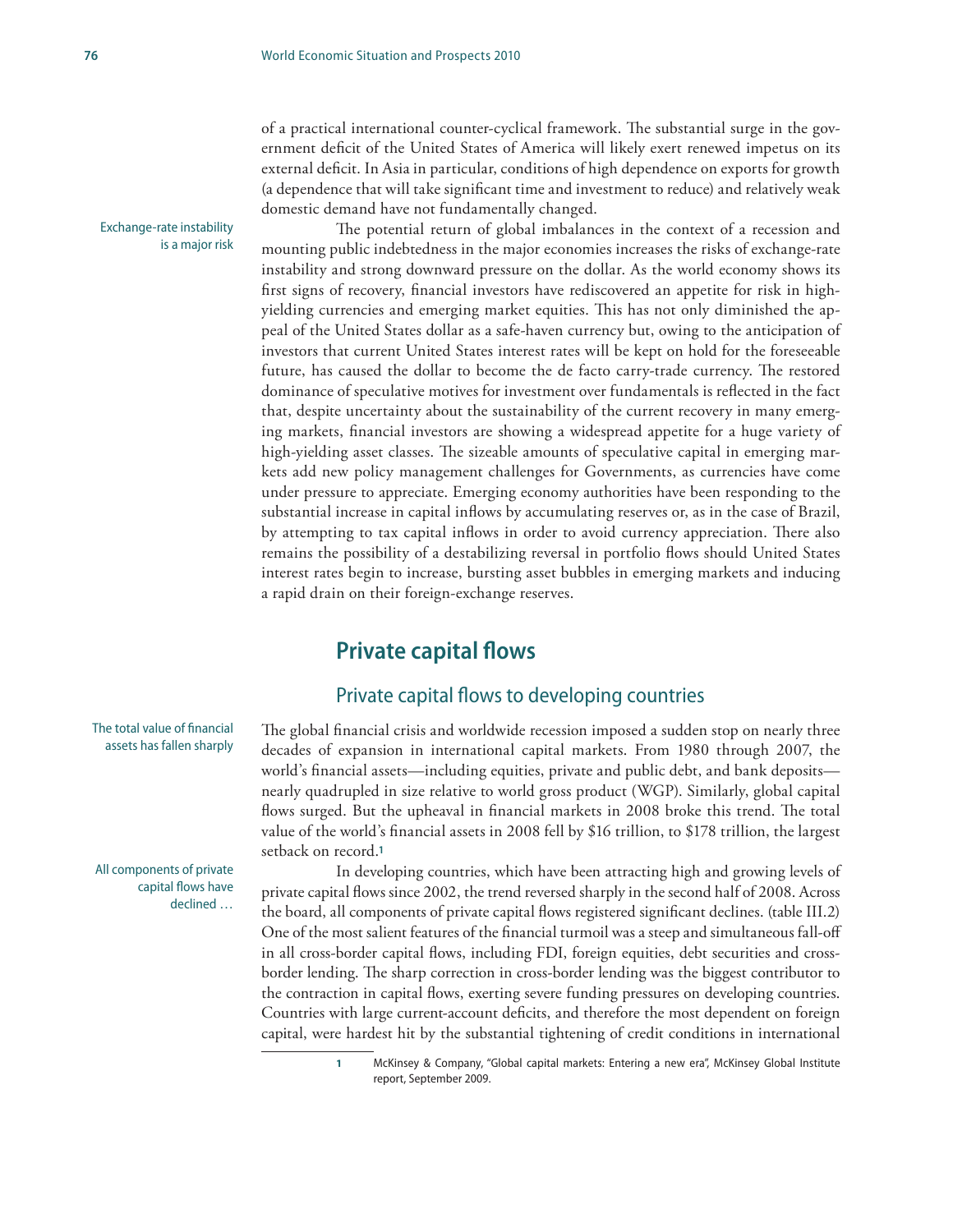markets. But even middle-income countries with current-account surplus positions were substantially affected by the global financial crisis, as a sell-off in assets triggered a marked depreciation of exchange rates in a large number of economies.

The reversal continued through the first quarter of 2009, with net capital flows to developing countries shifting further downwards on an annualized basis. However, as a result of stimulus packages and other policy measures to recapitalize financial institutions, signs of stabilization have become noticeable in various parts of the financial market. Positive macroeconomic news, as well as encouraging earnings announcements by private corporations, has gradually improved the sentiment of financial investors since the second quarter of 2009. Surprisingly, several large commercial banks in major economies not only reported strong earnings in the second quarter of 2009 but outperformed other types of financial institutions in both credit and equity markets.**2** Equity prices worldwide have rebounded strongly and, owing to government stabilization support of major financial institutions, interbank lending conditions have generally been improving. Improvements were also visible in credit markets, even though important segments continue to rely on central bank support.

In particular, prices of equities in emerging markets have increased along with those in developed countries. In emerging Asia, the current upswing in external financing is predominantly driven by equity-related flows. The spread on JPMorgan's Emerging-Market Bond Index (EMBI) reached 800 basis points at the height of the crisis in October 2008 but significantly declined to 300 basis points in October 2009. This spread, which reflects how much more yield investors demand to hold emerging market debt compared to safe-haven United States Treasuries, has declined to almost pre-crisis levels. Consequently, the cost and availability of debt financing in emerging countries has improved, and financial investors have rediscovered an appetite for risk in high-yielding currencies and emerging market equities. The IMF refers to this development in its latest *Global Financial Stability Report*,**3** warning that the decline in sovereign debt spreads has been driven almost entirely by an improved global appetite for risk and core market liquidity, despite underlying economic fundamentals' continuing to deteriorate in many countries. This creates renewed exposure of emerging countries to sudden shifts in investor sentiment in the coming months.

As also suggested in previous issues of *WESP,* credit default swap (CDS) spreads are a better indicator of sovereign risk than the EMBI in periods of crisis. CDS spreads represent the marginal cost of debt, while the EMBI for a country is more representative of the average cost of traded debt. During distress, it is the marginal cost that is often more relevant; although CDS spreads are a derivative of the cash bond market, their volatility and absolute levels may lead to a sell-off in the underlying bonds. This distinction is important since EMBI spreads, being the weighted average of all bonds, reflect a market risk perception of longer duration. Sovereign CDS spreads are usually quoted for no longer than a five years; hence, they reflect a much shorter loan maturity than bonds.

… but signs of stabilization have occurred in various parts of the financial market

Equity markets have rebounded in emerging markets

Credit default swaps are a better indicator of sovereign risk

**<sup>2</sup>** Bank for International Settlements, "International banking and financial market developments", *BIS Quarterly Review*, September 2009.

**<sup>3</sup>** See International Monetary Fund, *Global Financial Stability Report* (Washington D. C.: IMF, October 2009). The World Bank comes to a similar conclusion in its updated forecast for the Asia and Pacific Region, arguing that although a stronger rebound in equity prices in East Asia is to be expected given perceptions about growth and the region's much increased role in the global economy, the speed of the increase has led to renewed concerns about speculative bubbles (World Bank, *Transforming the Rebound into Recovery*, a World Bank economic update for the East Asia and Pacific region (Washington D. C.: World Bank, November 2009)).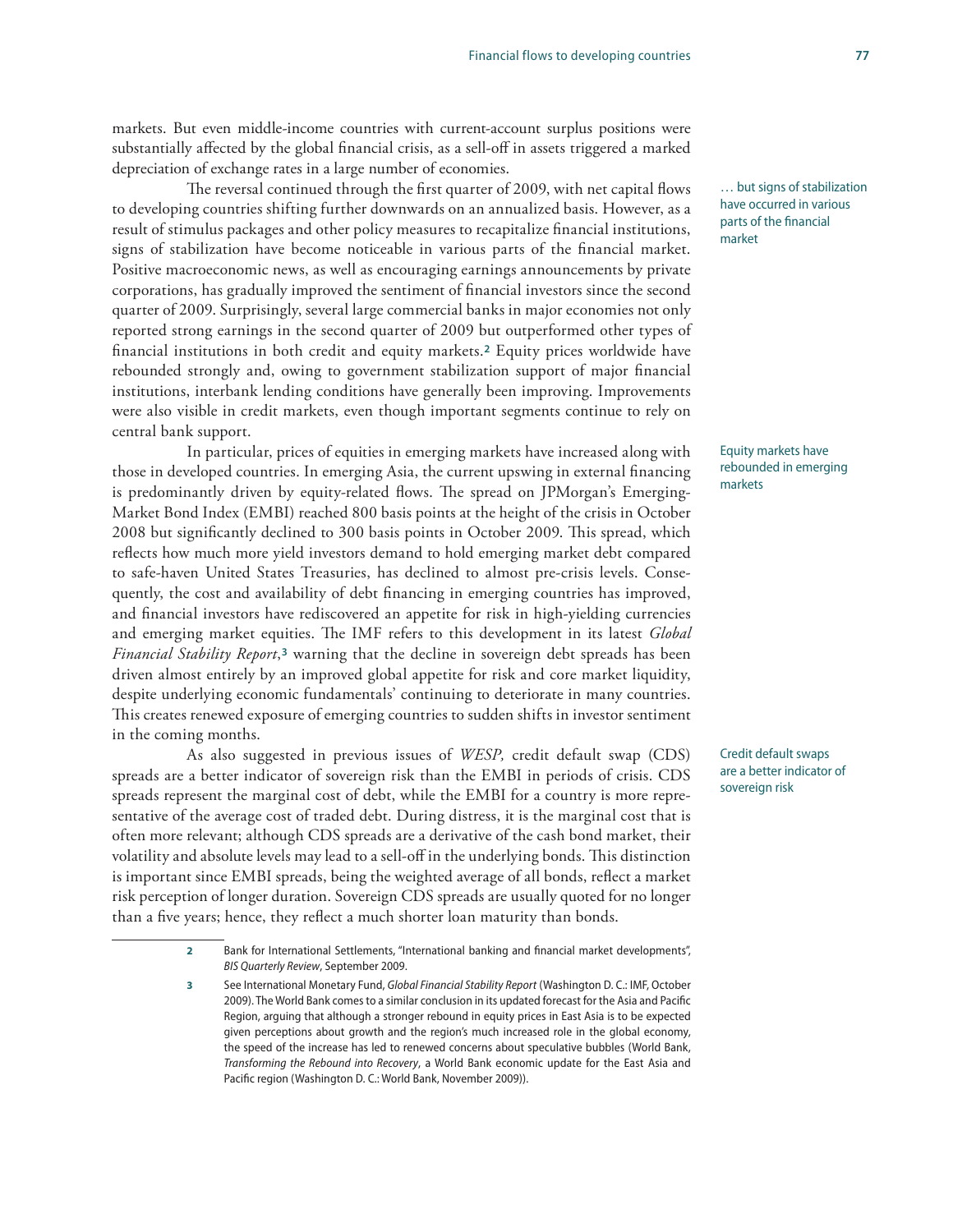Sovereign bankruptcy risks have decreased, but remain high in some countries

> Liquidity conditions have improved

As can be seen in table III.3, at the end of October 2009, the bankruptcy risk of emerging market Governments decreased substantially compared with much higher default probabilities in the last quarter of 2008. In our sample, Ukraine still has the highest CDS premium (10.6 percentage points), followed by the Bolivarian Republic of Venezuela (9.7 percentage points). The higher premium in these countries can be explained by the specific challenges to their economies and is to a lesser extent due to global conditions. Ukraine, which has been confronted with a sharp contraction in economic activity, has very limited access to resources for meeting its mounting financing needs. It has lost access to international financial markets, and this situation is reinforced by additional political and economic uncertainties that seem to be feeding on each other. The Bolivarian Republic of Venezuela is expected to continue to register high inflation rates of about 30 per cent (see chapter IV), driven by higher taxes and a shortage of essential products, and this is reflected in higher CDS spreads.

Capital inflows to developing countries have rebounded, leading to improved liquidity conditions. The Institute of International Finance (IIF) predicts that the current upswing in emerging economies will mainly be based on equity-related flows and will thus lead to an important rotation in the debt-equity mix in external financing for at least the next few years.**4** Portfolio equity flows, which are at the cutting edge of this debt-equity rotation, have shown a dramatic turnaround in 2009. For a group of 30 emerging markets, the IIF projects that net inflows of portfolio equity in 2009 should reach \$82 billion, compared with net outflows of the same amount in 2008. However, given the fact that some of the returning portfolio flows may well be speculative, bouts of volatility and a potential partial reversal of portfolio flows could make countries vulnerable to setbacks in economic performance.

Bank lending to emerging economies showed the sharpest decline among all components of private capital flows in 2008 and banks continued to trim their exposures in 2009, whereas a slow rebound can be expected in 2010 at the earliest. Interestingly,

#### Table III.3

#### **Credit default swap spreads and annual probabilities of default in selected emerging market countries**

|                                       |                 | CDS spreads<br>(basis points) | Annual probabilities of default <sup>a</sup><br>(percentage) |                 |  |  |
|---------------------------------------|-----------------|-------------------------------|--------------------------------------------------------------|-----------------|--|--|
|                                       | 23 October 2008 | 23 October 2009               | 23 October 2008                                              | 23 October 2009 |  |  |
| <b>Brazil</b>                         | 571             | 130                           | 6.3                                                          | 1.7             |  |  |
| Hungary                               | 574             | 201                           | 6.4                                                          | 2.5             |  |  |
| Korea, Republic of                    | 620             | 92                            | 6.8                                                          | 1.2             |  |  |
| Mexico                                | 580             | 160                           | 6.4                                                          | 2.0             |  |  |
| <b>Russian Federation</b>             | 1056            | 180                           | 10.1                                                         | 2.3             |  |  |
| Turkey                                | 777             | 182                           | 8.1                                                          | 2.3             |  |  |
| Ukraine                               | 2535            | 1 1 2 9                       | 16.3                                                         | 10.6            |  |  |
| Venezuela<br>(Bolivarian Republic of) | 2224            | 990                           | 15.5                                                         | 9.7             |  |  |

**Source**: UN/DESA, based on data of Deutsche Bank Research, available at http://www.dbresearch.com.

**a** Calculated at a recovery rate assumption of 25 per cent.

**4** Institute of International Finance, *Capital Flows to Emerging Economies* (Washington, D.C.: October 2009).

Bank lending has registered the sharpest decline among flows of private capital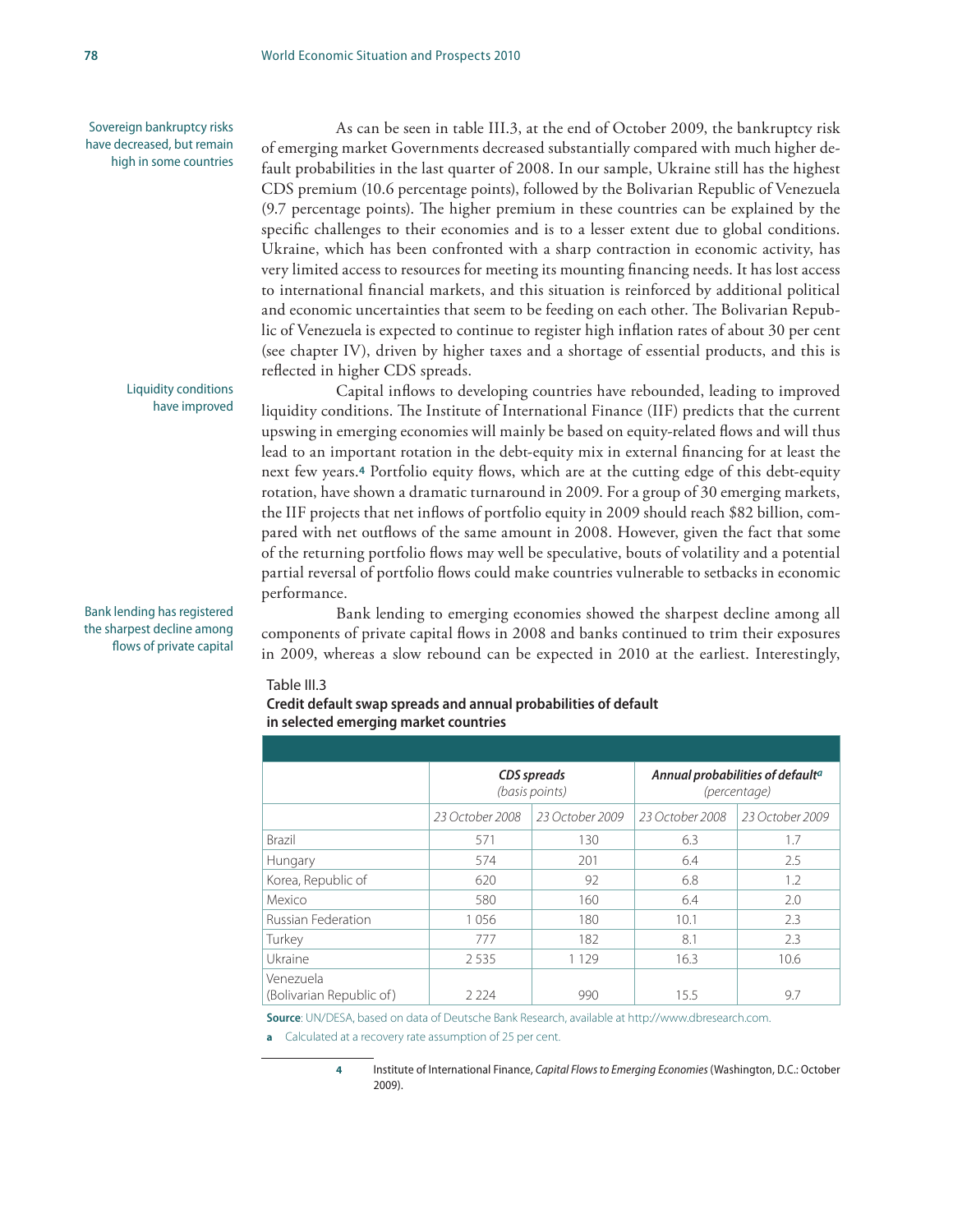most of the registered reductions in the outstanding stock affected international claims, while positions in local currencies remained relatively stable during this period. Non-bank lending flows also declined markedly during the crisis, but have rebounded notably since mid-2009, as net external bond issuance by emerging markets has increased in recent months. This trend is expected to increase in 2010.

Amid the current improvements in financial sectors, any forecast of net private flows in 2010 is subject to downside risks and uncertainties in the world economy. The stronger-than-expected rebound in equity prices worldwide belies the fact that credit channels are still impaired and the economic recovery is likely to be slow. Investor sentiment largely driven by an improved global appetite for risk for high-yielding assets rather than based on underlying economic fundamentals can redirect herding behaviour against renewed optimism, creating new bouts of volatility. The emergence of large capital inflows also carries with it the risk of new asset price bubbles, thereby complicating macroeconomic policy responses. While stronger bank earnings are currently supporting capital levels, additional writedowns of impaired assets will be necessary in the coming months and this will affect lending capabilities. Since the real sector is lagging behind the rebound in the financial sector, and is expected to remain subdued in 2010, excess capacity remains high. Therefore, Governments need to be mindful of the risks of a premature withdrawal of stimulus, given the large output gaps as well as concerns that developed countries are converging towards a slower growth path than prior to the crisis. Downside risks include a double dip in economic activity, in particular in the advanced countries, as effects of stimulus measures and inventory restocking wear off.

From a regional perspective, the impact of the global financial turmoil on Africa has been limited, as risks in the majority of financial markets in the region were uncorrelated with those in mature economies. FDI inflows to Africa reached another record level despite the global financial crisis in 2008, but are likely to decline in 2009.**5** The recovery of commodity prices in the second quarter of 2009 has helped stimulate economic growth in the region, albeit at a much lower pace than prior to the crisis. Economic growth in sub-Saharan Africa is estimated to expand by just 1 per cent in 2009, compared to 6.5 per cent between 2002 and 2007. Recovery in South Africa is expected only in 2010, since that country experienced not only negative growth rates that continued into most of 2009, but also severe capital outflows. This pattern reversed itself in the latter part of 2009 since South Africa was able to finance its large current-account deficit with increasing net inflows that were boosted by improved credit market conditions and strong portfolio equity flows.

East and South Asia are experiencing the most significant rebound in private capital flows in 2009. The dramatic reversal in portfolio equity flows reflects the net buying of equities by foreign investors. As growth prospects have improved in the region, portfolio inflows have more than compensated for the decline in bank lending that still remain subdued in 2009. Policymakers in Asia have been successful in using international reserves and swap facilities to increase credit flows, support domestic liquidity and stimulate demand. The boost in portfolio flows has been particularly pronounced in the Republic of Korea and India, which together have accounted for almost the entire turnaround in emerging Asia in 2009.**6** Continued large capital inflows, combined with strong

#### Significant risks remain with regard to future net private capital flows

#### The impact on Africa has been limited

East and South Asia have benefited from strong portfolio inflows

**<sup>5</sup>** United Nations Conference on Trade and Development, *World Investment Report 2009: Transnational Corporations, Agricultural Production and Development* (United Nations publication, Sales No. E.09. II.D.15).

**<sup>6</sup>** Institute of International Finance, "Capital flows to emerging market economies", *IIF Research Note*, 3 October 2009.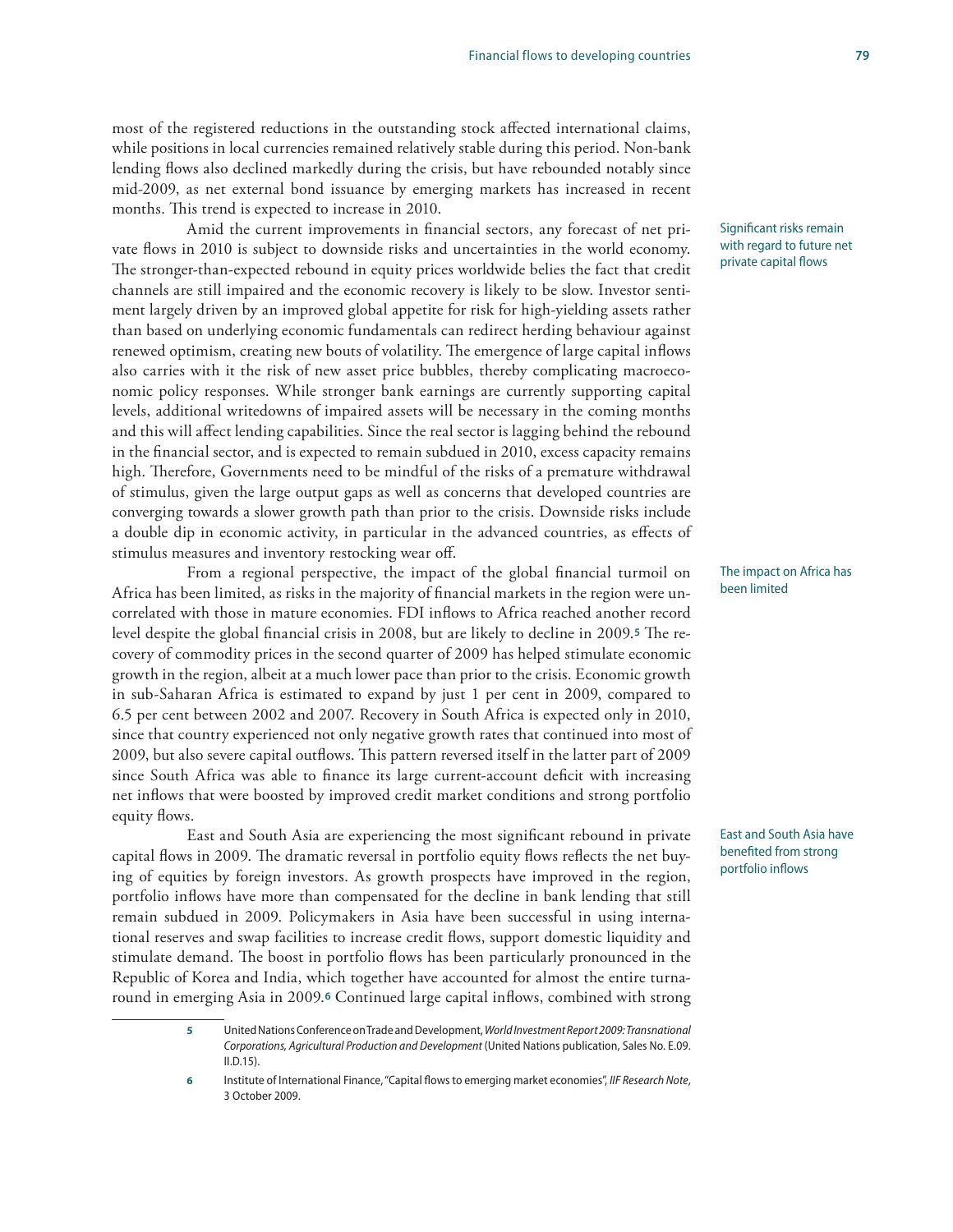domestic credit growth and higher commodity prices could not only enlarge asset bubbles but also create inflationary pressures in some countries. As a result, monetary authorities might consider it essential to tighten monetary policies much earlier than originally anticipated, thereby creating adverse impacts on the real sector of the economy and the path to recovery.

The massive increase in credit flows to Western Asia during 2007 was followed by a sharp reversal in 2008 and inflows remained weak in 2009. Along with the global credit crunch, Saudi Arabia and the United Arab Emirates in particular have experienced net outflows in 2009 in the form of net repayments to banks. However, as both the Governments and the central banks in oil-exporting countries were in strong financial positions, tighter credit conditions had only a limited effect on real investment activities in the region. Governments actively stimulated domestic credit expansion and private investment. With the recovery of oil prices in the second quarter of 2009, asset growth has picked up again in oil-exporting countries and has stimulated the accumulation of international reserves.

Economic growth prospects have improved in Latin America and the Caribbean, since a sharper deceleration of external demand during the height of the crisis had been prevented in several countries with active counter-cyclical policies. While net private inflows in 2009 have been lower in the aggregate than in 2008, Brazil has already taken the lead in the region by attracting increased capital inflows. Similar to the development in Asia, the upswing is mainly dominated by equity-related flows, showing a sharp rebound in portfolio investment. Bank credit growth in Latin America and the Caribbean has stabilized in recent months, suggesting that policy actions have been successful in halting the deterioration in financial conditions. However, since banks remain cautious amid uncertainty about the recovery, credit growth remains sluggish. Oil-exporting countries in the region, such as Ecuador, Mexico and Venezuela (Bolivarian Republic of), have so far only benefited to a lesser extent by the rise in commodity prices. The space for additional counter-cyclical measures in these countries might be significantly reduced in 2010 owing to budgetary constraints and high debt levels.

The rise in oil prices and improvements in equity markets, despite a continuing pullback in net bank lending and deteriorating trade balances, have been critical to the recent performance of the economies in transition. Most significantly, the current-account surplus of the Russian Federation will turn to a deficit in 2009. Given that budget deficits have been allowed to increase rapidly to finance generous stimulus measures, the Russian Federation could face further financing challenges in 2010.

## **Trends in foreign direct investment**

At the global level, FDI inflows are expected to fall from \$1.7 trillion in 2008 to below \$1 trillion in 2009, and show a slow recovery in 2010 (see table III.4).

The global economic slowdown has had a variety of impacts on FDI inflows. The decline was more distinct in developed countries, while several developing markets were still continuing to experience increasing FDI inflows in 2008 despite the financial turmoil. Thus, the crisis has changed the FDI landscape:**7** investments to developing and transition economies surged, increasing their share in global FDI flows to 43 per cent in 2008. In Africa, inflows rose to a record level, the fastest increase being in West Africa.

Western Asia has seen a sharp reversal in credit flows

Latin America and the Caribbean have also seen an upswing based on equity-related flows

Oil prices and equity markets have been driving the performance of the economies in transition

> FDI inflows will recover slowly in 2010

**<sup>7</sup>** United Nations Conference on Trade and Development, *World Investment Report 2009*, op. cit.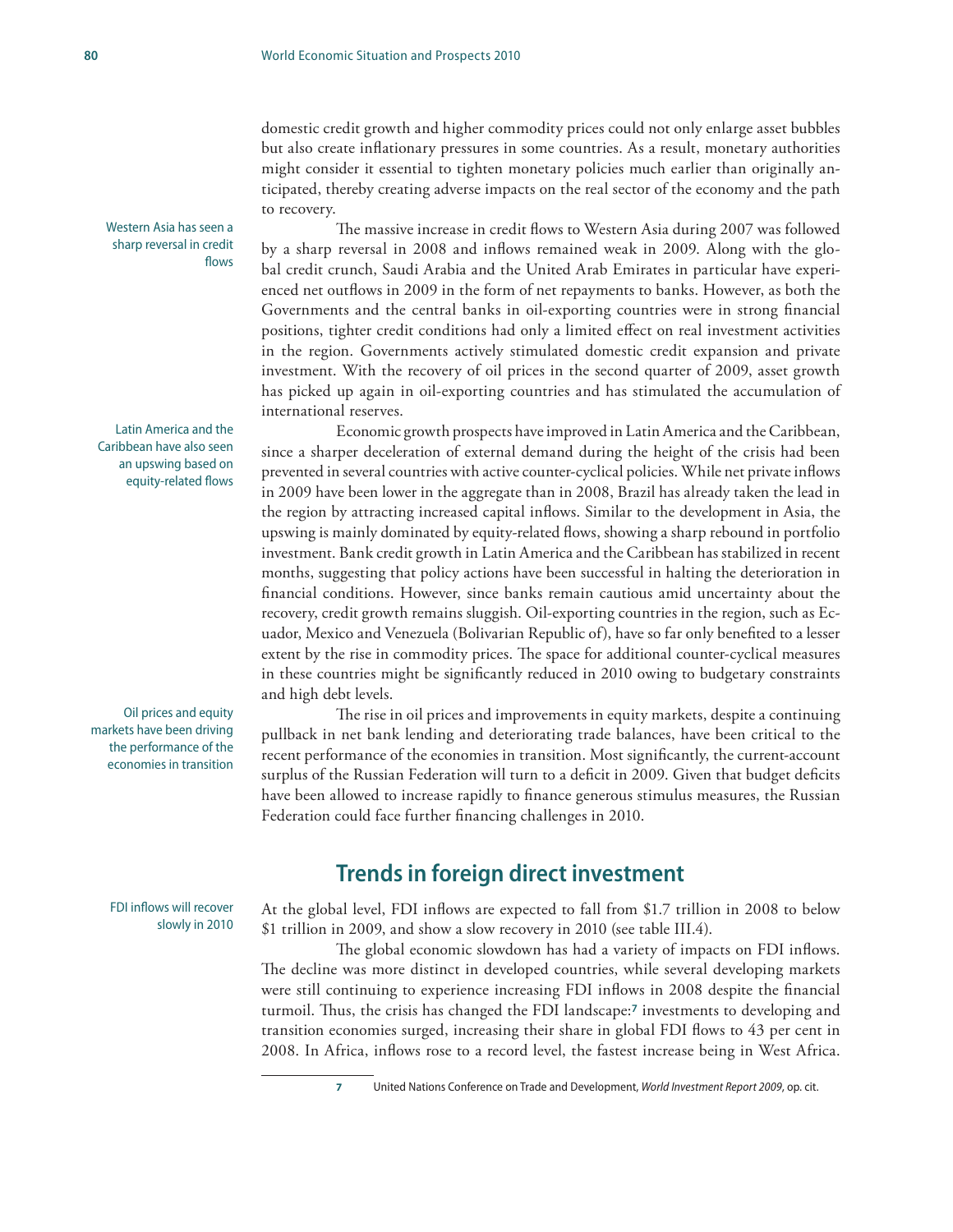#### Table III.4 **Inflows of foreign direct investment and cross-border mergers and acquisitions, by region and major economy, 2008-2009**

| <b>Billions of dollars</b>      |        |                                   |                             |                                                   |           |                    |                             |  |  |  |
|---------------------------------|--------|-----------------------------------|-----------------------------|---------------------------------------------------|-----------|--------------------|-----------------------------|--|--|--|
|                                 |        | Foreign direct investment inflows |                             | Cross-border mergers and acquisitions, net salesb |           |                    |                             |  |  |  |
|                                 |        |                                   |                             | 2008                                              |           | 2009               | Growth rate<br>(percentage) |  |  |  |
|                                 | 2008   | 2009a                             | Growth rate<br>(percentage) | First 10<br>months                                | Full year | First 10<br>months | First 10<br>months only     |  |  |  |
| <b>World</b>                    | 1697.4 | 1039.0                            | $-38.8$                     | 571.4                                             | 673.2     | 204.4              | $-64.2$                     |  |  |  |
| Developed economies             | 962.3  | 543.7                             | $-43.5$                     | 452.8                                             | 551.8     | 172.3              | $-62.0$                     |  |  |  |
| Europe                          | 518.3  | 403.8                             | $-22.1$                     | 232.9                                             | 245.7     | 114.4              | $-50.9$                     |  |  |  |
| <b>United States</b>            | 316.1  | 98.7                              | $-68.8$                     | 150.4                                             | 225.8     | 42.9               | $-71.5$                     |  |  |  |
| Japan                           | 24.4   | 13.6                              | $-44.5$                     | 8.3                                               | 9.2       | $-6.4$             | $-177.8$                    |  |  |  |
| Developing economies            | 620.7  | 428.6                             | $-31.0$                     | 98.1                                              | 100.9     | 30.2               | $-69.2$                     |  |  |  |
| Africa                          | 87.6   | 74.7                              | $-14.7$                     | 20.8                                              | 20.9      | 6.0                | $-71.1$                     |  |  |  |
| Latin America and the Caribbean | 144.4  | 87.4                              | $-39.5$                     | 12.4                                              | 15.2      | $-4.8$             | $-138.5$                    |  |  |  |
| Asia and Oceania                | 388.7  | 266.5                             | $-31.4$                     | 64.9                                              | 64.7      | 29.0               | $-55.3$                     |  |  |  |
| Western Asia                    | 90.3   | 53.5                              | $-40.7$                     | 14.1                                              | 14.7      | 1.8                | $-87.4$                     |  |  |  |
| South, East and South-East Asia | 297.6  | 204.1                             | $-31.4$                     | 50.7                                              | 50.8      | 27.2               | $-46.4$                     |  |  |  |
| <b>Economies in transition</b>  | 114.4  | 66.7                              | $-41.7$                     | 20.5                                              | 20.5      | 1.9                | $-90.7$                     |  |  |  |

#### **Source:** UNCTAD.

**Note:** World FDI inflows are projected on the basis of 134 economies for which data are available as of 19 November 2009. Data are estimated by annualizing available data, in most cases for the first two quarters of 2009. The proportion of inflows to these economies in relation to total inflows to their respective region or subregion in 2008 is used to extrapolate the 2009 data.

**a** Preliminary estimates.

**b** Net cross-border M&A sales in a host economy are sales of companies in the host economies to foreign TNCs (excluding sales of foreign affiliates in the host economy). The data covers only those deals that involved an acquisition of an equity stake of more than 10 per cent.

This constituted a 27 per cent rise over 2007, and a large portion of these flows were mainly attracted by producers of natural resources. In Latin America and the Caribbean, FDI inflows increased by 13 per cent, continuing the upward trend of the preceding years. Inflows to South, East and South-East Asia witnessed a 17 per cent expansion, while FDI to Western Asia continued to grow for the sixth consecutive year in 2008. FDI inflows to South-eastern Europe and the CIS rose for the eighth year running. However, in 2009 FDI flows to all regions will suffer from a decline.

FDI has been the most stable component of cross-border private capital flows during the past few years, buoyed by strong economic growth and improvements in the investment climate in a number of countries. In the first half of 2008, developing countries weathered the incipient global financial crisis better than developed countries, as their economic growth remained robust, supported by rising commodity prices. However, in the second part of the year and into 2009, as a result of the deep contraction in world economic activity, FDI inflows were severely affected. Given that an increasing proportion of these flows came in the form of reinvested earnings, the level of investment collapsed in the downturn of the business cycle. According to the United Nations Conference on Trade and Development (UNCTAD), lower profits by foreign affiliates drove down reinvested earnings, contributing to the 46 per cent drop in FDI outflows from the developed countries in the first quarter of 2009.

FDI was severely affected by the crisis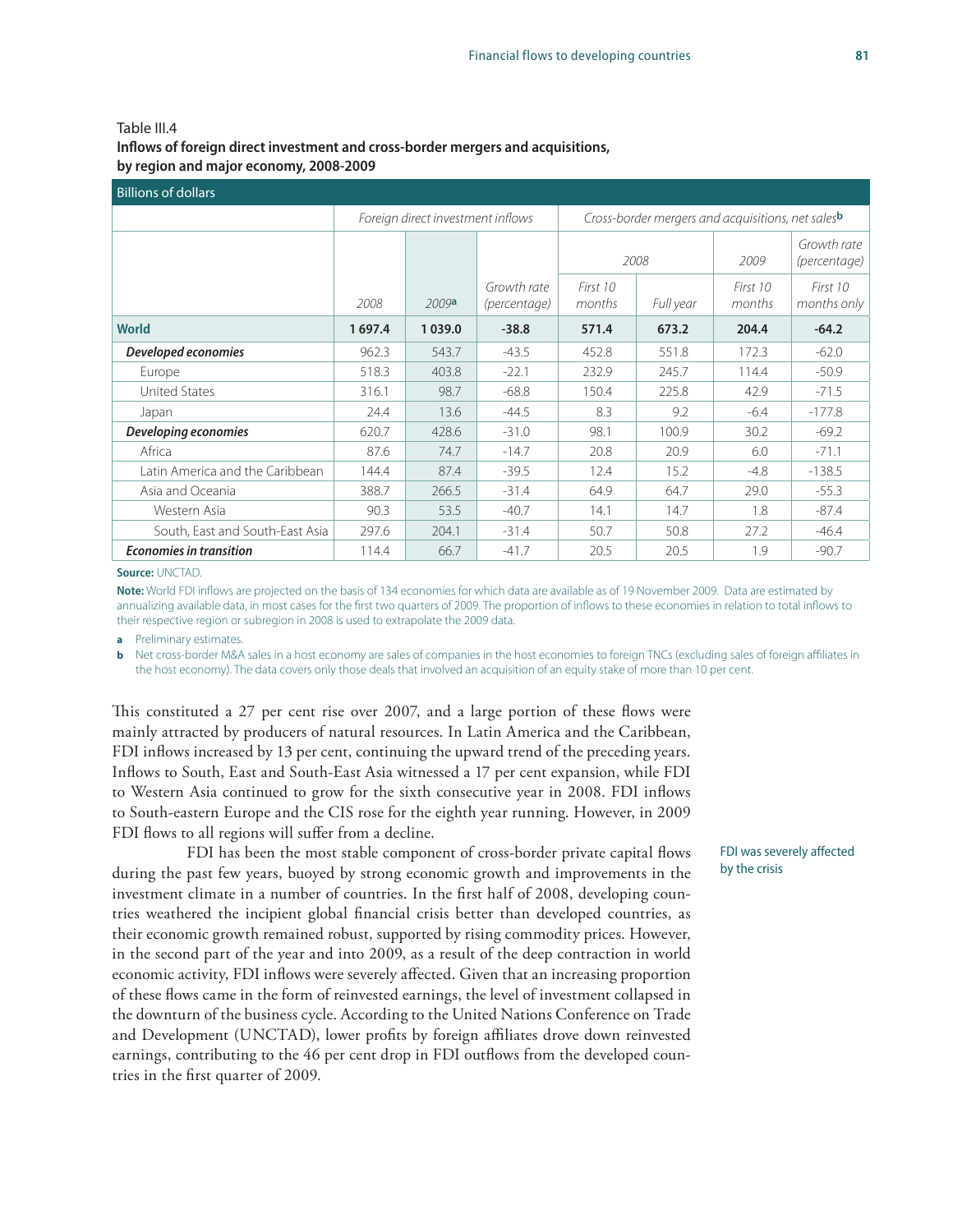FDI was also dragged down by weaker merger and acquisitions activity

The increase in FDI flows in 2008 was fuelled by cross-border mergers and acquisitions (M&As), which declined with the worsening of the financial turmoil in developed country financial markets in the second half of 2008. With the sharp deterioration in banking-related flows, it became more difficult for investors to finance M&A activities. UNCTAD reports that in the aggregate for 2008 only the primary sector witnessed growth of 17 per cent in the value of M&A sales, whereas manufacturing and services—which account for the largest proportion of world inward FDI stocks—reported declines of 10 per cent and 54 per cent, respectively. In conclusion, despite the decline in commodity prices, long-term trends in M&As continued to hold in times of crisis. While the services sector still accounts for the largest share of global FDI flows, there has been a significant increase in FDI flows to the primary sector, mainly to extractive industries. The share of manufacturing in global FDI flows has continued to decline. The share of transnational corporation (TNC) investments in extractive industries has more than doubled since the 1990s. These industries account for a significant share of total FDI inflows in some economies and for the bulk of inward FDI in a number of low-income mineral rich countries.

The economic and financial crisis had varying impacts on FDI undertaken by special funds, such as sovereign wealth funds (SWFs) or private equity funds. Private equity firms, which account for one fifth of global cross-border M&As, are highly dependent on bank loans and therefore became severely limited in their financing options in 2008. Consequently, cross-border M&As by these firms fell by 38 per cent in 2008. SWFs, on the other hand, recorded a rise in FDI in 2008, even despite a fall in commodity prices, whose export earnings often provide these funds with financing. The value of SWF-related cross-border M&As increased in 2008 by 18 per cent.

Many business cycle-sensitive industries, such as automotives and transport materials, metal and non-metal products, chemicals, and, more generally, the manufacturing sector as a whole, have been among the worst affected by the crisis, and thus had a direct negative impact on future FDI plans of TNCs. On the other hand, some less cyclically-sensitive activities that rely on less income-elastic elements of domestic demand (such as agro-food and many services) or on supplying markets with quick growth prospects in the medium term (such as pharmaceuticals) have been less affected. Furthermore, in terms of preferred regions for FDI, East, South and South-East Asia remains the most favoured destination. The majority of respondents to a recent UNCTAD survey consider the growth of markets in this region—and, to a very limited extent, the availability of affordable labour costs—the main criterion for their investment decisions.

Global FDI is set to remain weak for 2009, as corporations might remain hesitant and bearish about expanding their international operations. UNCTAD estimates**<sup>8</sup>** that after a slow recovery in 2010, inflows are expected to reach \$1.8 trillion in 2011, that is to say, almost the same level as in 2008.

## **International financial cooperation**

### Official development assistance

Measured against international commitments, aid delivery had been falling short even before the onset of the global economic crisis. The crisis will now put further pressure on aid budgets of donors and on the economic and social conditions of many developing countries. This

The crisis puts further pressure on aid budgets

The impact on FDI by special funds varied

The crisis in business cyclesensitive industries reduced FDI

FDI is expected to remain weak in 2009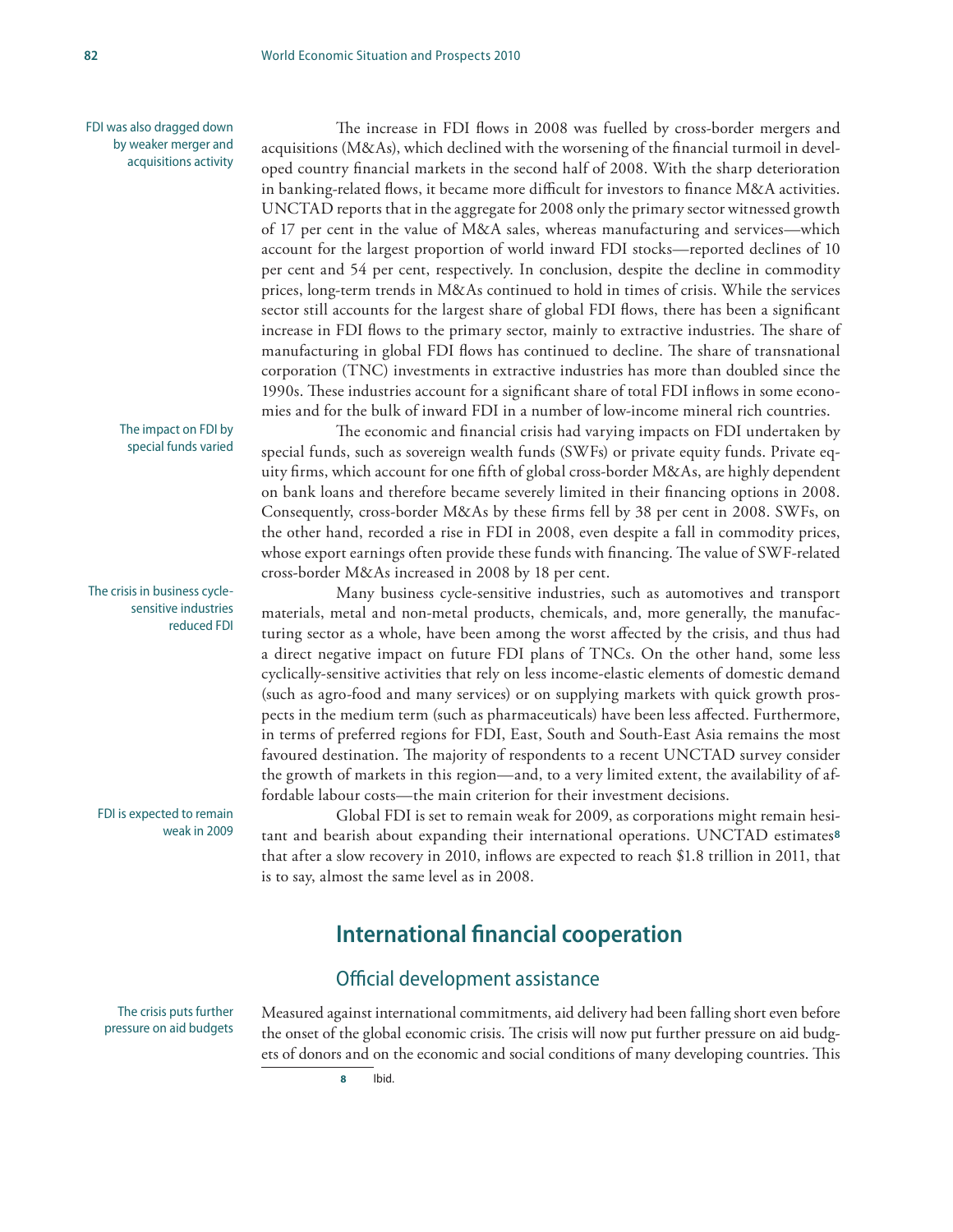### new problem is well understood by the international community and several pronouncements have been made to mitigate the impact. In April 2009, G20 leaders reaffirmed their commitment to achieve their official development assistance (ODA) pledges and agreed to provide additional financial support to low-income countries. Subsequently, the Development Committee of the IMF and World Bank urged all donors not only to accelerate the delivery of their aid commitments but also to consider going beyond existing ones. At the special high-level meeting of the Economic and Social Council with the Bretton Woods institutions in April 2009 and the High Level Meeting of the Development Assistance Committee (DAC) of the Organization for Economic Cooperation and Development (OECD) in May 2009, donors reiterated their determination to fulfil their ODA commitments, despite their domestic financial difficulties. Members of the DAC reaffirmed their existing ODA commitments, especially those for Africa.

In 2008, total net ODA from the DAC member countries rose by 10.2 per cent in real terms and, excluding debt relief, reached its highest ever recorded level of \$119.8 billion (figure III.1).**9** Donors increased their bilateral development projects by 12.5 per cent.**10** Among the DAC member countries, the largest donors in 2008 were the United States (\$26.0 billion), Germany (\$13.9 billion), the United Kingdom of Great Britain and Northern Ireland (\$11.4 billion), France (\$11.0 billion) and Japan (\$9.4 billion).

Net ODA reached 0.30 per cent of the DAC member countries' combined gross national income (GNI) in 2008, a marginal increase from the 2007 level of 0.28

Figure III.1

Total net ODA from the DAC members peaked in 2008

ODA by DAC member countries remains below its target level



**Source:** UN/DESA, based on data of the OECD/DAC database, available at http:// www.oecd.org/document/33 /0,2340,en\_2649\_34447\_3666 1793\_1\_1\_1\_1,00.html#dac.

 **9** Organization for Economic Cooperation and Development, "Development aid at its highest level ever in 2008", *OECD News*, 30 March 2009, available at https://www.oecd.org, table 1.

**10** United Nations, *The Millennium Development Goals Report 2009* (United Nations publication, Sales No. E.09.I.12), p. 48.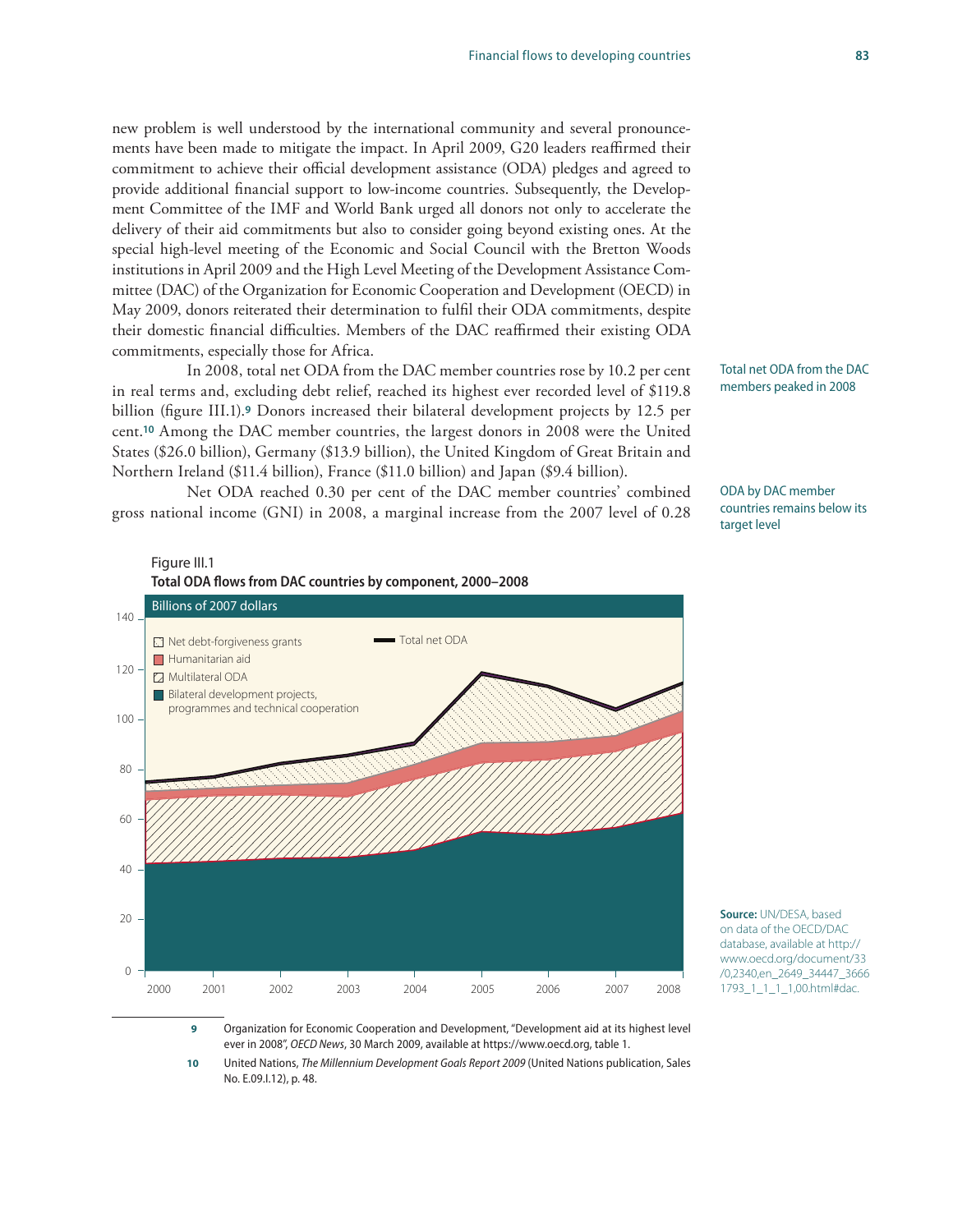per cent (figure III.2). This figure, however, remains significantly below the 0.7 per cent target reaffirmed in the Monterrey Consensus adopted at the United Nations International Conference on Financing for Development in March 2002, although Denmark, Luxembourg, the Netherlands, Norway and Sweden have been exceeding the target for many years now.

Non-DAC actors are becoming more relevant

Among the non-DAC countries, whose contributions are now estimated to reach 8-10 per cent of global aid flows, the 31.5 per cent increase in net ODA in 2008 from the Republic of Korea was the most notable, exceeding the ODA levels of Greece, New Zealand and Portugal.**11** The Republic of Korea increased its contributions to regional development banks and funds in 2008 and expects to become a DAC member in 2010. China, India, Saudi Arabia and Venezuela (Bolivarian Republic of) are emerging as major donors from the South. Brazil and Thailand are also increasing their contributions.**12** The importance of development assistance from non-governmental organizations (NGOs) and the private sector is gaining recognition. It is estimated that private giving towards development amounted to close to \$20 billion in 2007, even given the substantial possibility of underreporting.**13** The presence of non-DAC actors creates competitive pressures and increases choice among the types of aid and donors. Traditional donors

#### Figure III.2

**Net ODA of DAC members, 1990–2008, and DAC** 

**secretariat simulations to 2009 and 2010**



**Source:** OECD/DAC database, available at http://www.oecd.org/ dataoecd/47/57/42458739.pdf. **Note:** Dollar values are

in 2004 prices.

- **11** Organization for Economic Cooperation and Development, "Development aid at its highest level ever in 2008", op. cit.
- **12** Lama Hammad and Bill Morton, "Non-DAC donors and reform of the international aid architecture", *Issues Brief*, July 2009 (Development Cooperation Series, The North-South Institute).
- **13** Mathew Martin and Jonathan Steve, "Key challenges facing global development cooperation", discussion paper prepared for the 2007 United Nations Development Cooperation Forum, Geneva, 5 July 2009, p. 21.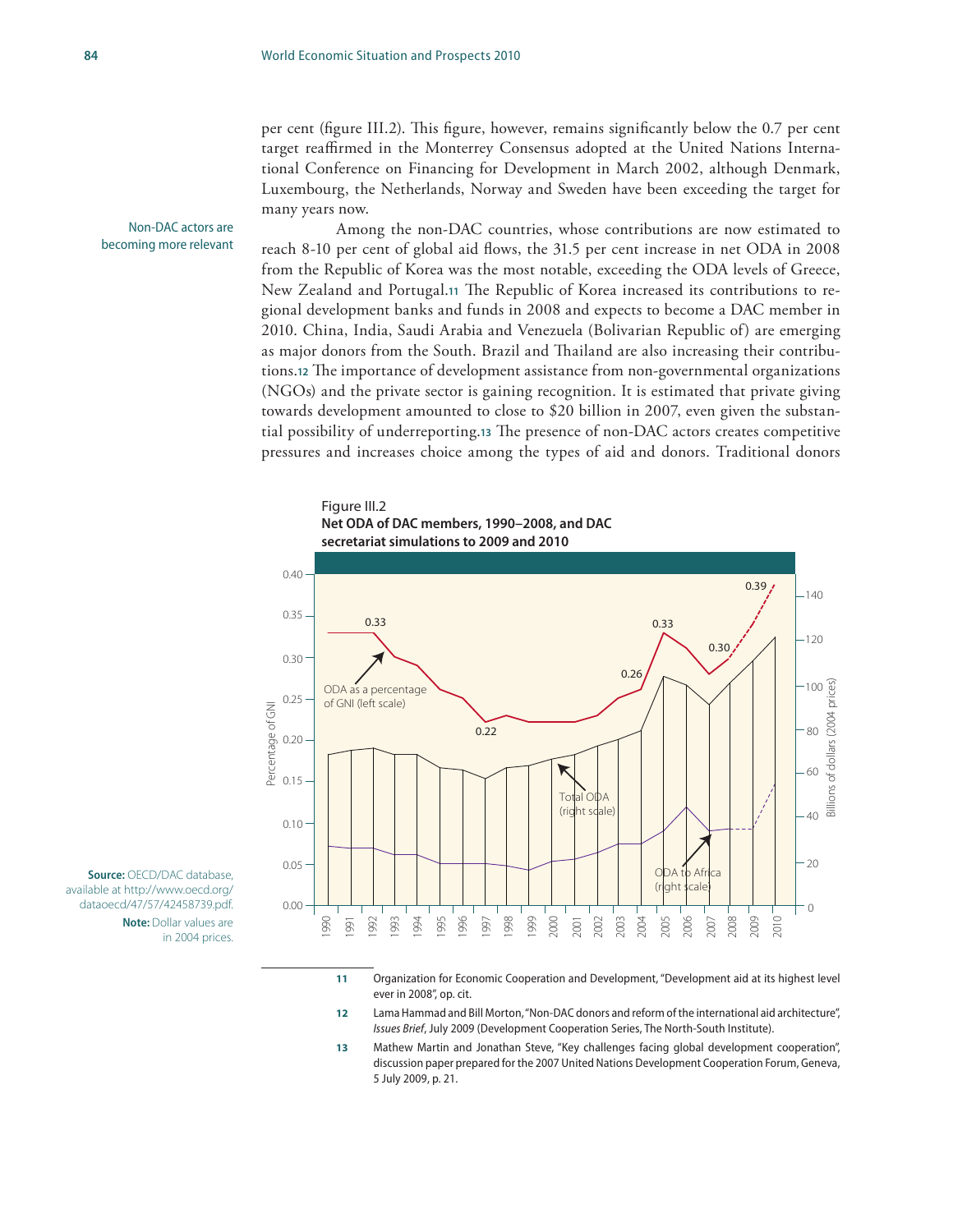effectiveness.**<sup>14</sup>** A March 2009 OECD/DAC survey of future spending plans indicates that total net ODA from DAC members in 2010 would be about \$121 billion (in 2004 prices), which still falls short of the target \$130 billion.**15** In 2008 prices and exchange rates, OECD/DAC estimates the total delivery gap towards the 2010 target to be \$35 billion, of which \$10 billion would be the required increase on top of the planned ODA budgets by 2010.

Africa was the largest ODA recipient, receiving \$42 billion, or 35 per cent of global ODA in 2008. Excluding debt relief, bilateral ODA to Africa rose by 11 per cent. ODA to sub-Saharan Africa more than doubled from 2000 to 2007. Despite this progress, however, aid to Africa needs to increase more rapidly since increases in the overall levels are accounted for mainly by relief contributions provided to Nigeria. At 2004 prices, the gap between delivery and the 2010 target is \$17 billion (\$21 billion at 2008 prices). The shortfall in ODA flows to Africa accounts for 60 per cent of the shortfall between the delivery in 2008 and the 2010 global commitments.**<sup>16</sup>**

Since the adoption of the Brussels Programme of Action for the Least Developed Countries for the Decade 2001-2010 in May 2001, ODA flows to least developed countries (LDCs) have increased from less than \$14 billion in 2001 to a record level of \$32 billion in 2007.**17** Aid flows to 49 LDCs account for one third of global ODA. While the share of ODA in GNI from the DAC countries to the LDCs is increasing (0.05 per cent in 2001 to 0.09 per cent in 2007), it remains short of the target rate of 0.15-0.20 per cent. All donor countries, except Portugal, increased or maintained the proportion of their GNI allocated as ODA to the LDCs between 2000 and 2007. The number of DAC countries that met the target of 0.15 per cent increased from five to eight during the same period. Greece and the United States, however, allocated less than 0.05 per cent of their GNI as ODA to the LDCs in 2007.**18** LDCs receive much higher ODA per capita than other developing countries, but the distribution among them is quite uneven. About one sixth of LDCs (or eight countries, accounting for 16 per cent of the group's population) received more than half of the total ODA allocated to this group in 2006-2007. In the case of multilateral ODA, the channelling of resources towards poor countries improved between 2000 and 2006, but considerable scope remains for achieving a more equitable distribution of bilateral ODA between higher- and lower-income developing countries.

Absolute levels of ODA flows in 2009 are likely to fall in response to the global economic contraction. The impact of negative shocks in the current year may also

> **14** From the viewpoint of traditional donors, non-DAC donor aid programmes fall short of long-term social development dimensions, applying less conditionality and higher levels of tied aid. Also, non-DAC aid is often directed to Governments with poor track records in human rights as a means to pursue the donor Government's short-term foreign policy objectives. Some traditional donors are also apprehensive that the availability of easily accessible loans by donors from the South may lead to a new debt crisis and reverse the progress in ongoing debt relief efforts (see Hammad and Morton, 2009).

There is a shortfall in ODA from DAC members

Increased aid to Africa is mainly the result of relief contributions to Nigeria

LDCs receive relatively high but unevenly distributed ODA per capita

Aid budgets are expected to decrease

**<sup>15</sup>** Organization for Economic Cooperation and Development, "Development aid at its highest level ever in 2008", op. cit.

**<sup>16</sup>** United Nations, *MDG Gap Task Force Report 2009: Strengthening the Global Partnership for Development in a Time of Crisis* (United Nations publication, Sales No. E.09.I.8), p. 8.

**<sup>17</sup>** Loc. cit.

**<sup>18</sup>** Loc. cit.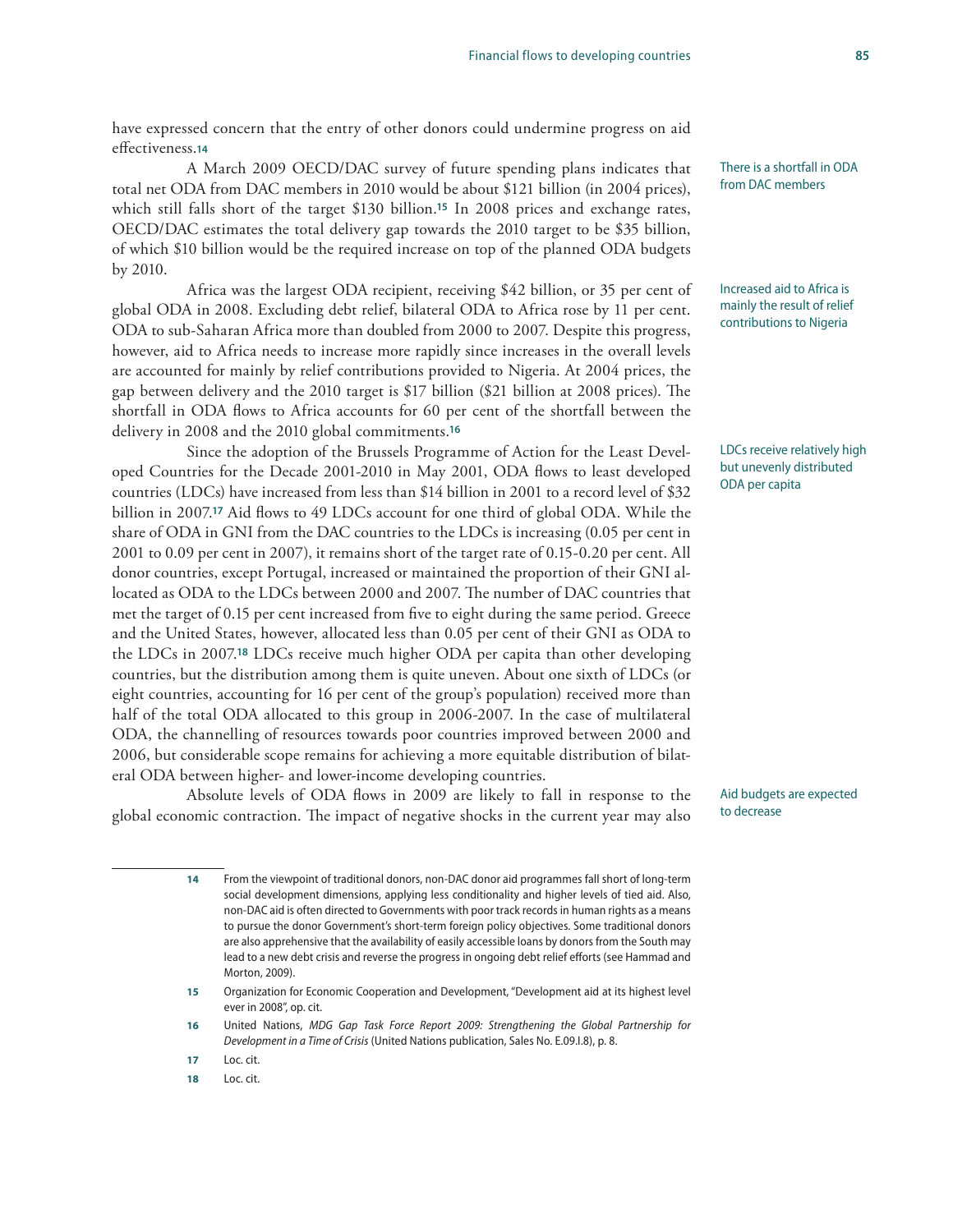lead to a long-term contraction in aid budgets.**19** Cutting aid from major donors at this point in time would not only create additional fiscal burdens on developing countries but could also reverse some of the progress already made towards meeting the Millennium Development Goals (MDGs). How aid can play a counter-cyclical role to help respond to the sharp reversal in overall financial flows to developing countries presents an important policy challenge.

Aid effectiveness continues to be the main focus of DAC donor countries, as principal proponents of the Paris Declaration and the Accra Agenda for Action. Ensuring that aid can play a positive role in a time of economic downturn requires a stronger commitment from Governments and better coordination at global and national levels. Demonstrating improved effectiveness can facilitate domestic political support in trying economic times. The OECD DAC Working Party on Aid Effectiveness has begun selectively measuring performance at the country level. While it may be tautological to state that improved effectiveness ensures that each aid dollar has greater impact, the act of realizing this goal demands significant political and bureaucratic effort on the part of recipient countries. Countries that already have more effective political systems and bureaucracies can be expected to perform better when it comes to aid effectiveness, as they do in other aspects of development policy. In the context of the asymmetries inherent in donor-recipient interactions, mobilizing and monitoring the political and bureaucratic contributions to this effort on the part of the DAC donors themselves should logically be deemed a priority.

In some recipient countries, such as Burkina Faso, Ghana, Mozambique and Viet Nam, the Paris Declaration has been made a national priority and its principles have been actively implemented.**20** In Ghana, Uganda, the United Republic of Tanzania and Zambia, joint assistance strategies have been developed to move from projects to programme-based and sector-wide approaches. Yet, the pace and depth of these efforts are not consistent across donor programmes and there is no one-size-fits-all strategy.

In 2009 and 2010, the United Nations Development Cooperation Forum (UNDCF)**21** is expected to focus on a series of interrelated and mutually reinforcing activities to promote national development and the achievement of MDGs in: (a) mutual accountability and aid transparency; (b) South-South and triangular cooperation; and (c) aid policy coherence, with a view to moving from aid to more long-term sources of development financing. A special focus will be given to issues of quality and impact of aid in the area of gender equality and the empowerment of women. High expectations are placed on the DCF, especially from non-DAC donors, and the outcomes of phase II of its activities will determine its future role in this area.

### Innovative sources of development financing

Since the Monterrey Conference on Financing for Development in 2002, international development assistance has seen noticeable diversification in the set of instruments for achieving specific development objectives. Innovative financing mechanisms have shown

- **19** Emmanuel Frot, "Aid and the financial crisis: shall we expect development aid to fall?" 13 May 2009, available at www.voxeu.org.
- **20** Organization for Economic Cooperation and Development, *Managing Aid: Practices of DAC Member Countries* (Paris: OECD Better Aid series, 2009), p. 77.
- **21** Established in 2008 as the focal point within the United Nations system and as a principal forum for global dialogue and policy review on the effectiveness and coherence of international development cooperation.

Greater aid effectiveness requires stronger commitments and better coordination

The Paris Declaration has become a national priority in several countries

Expectations are high regarding the work of the **UNDCF** 

ODA instruments have become more diversified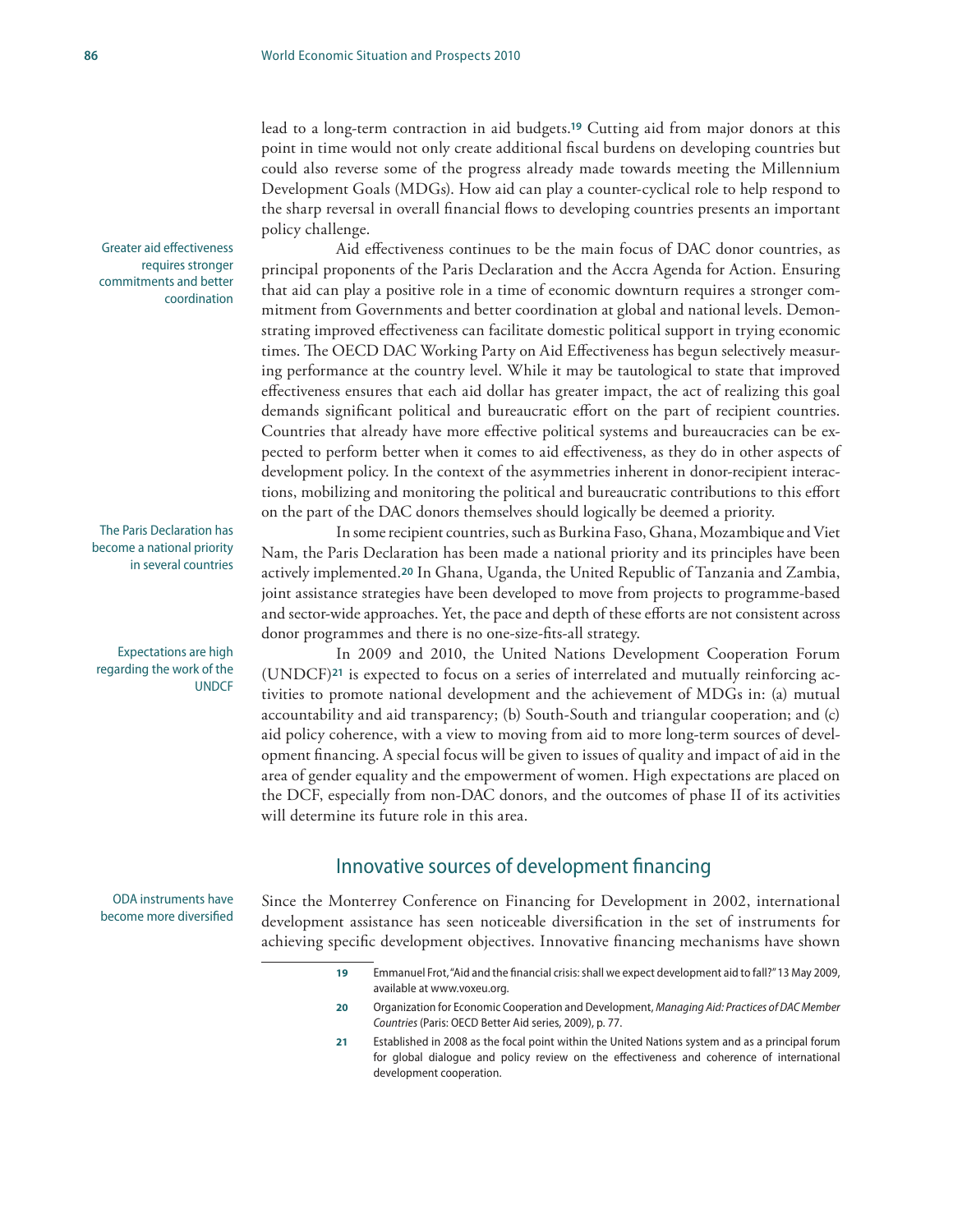some, while as yet limited, potential for complementing traditional development aid to achieve the MDGs by raising about \$2.5 billion since 2006.**22** The innovative financing for development framework has a strong element of public-private partnership, joint design and decision-making among developing and developed countries in terms of raising the resources, while the traditional approach emphasizes the partnership only in relation to the use of resources. A new modality containing efforts and initiatives for collecting revenues for sector-specific international development cooperation through innovative channels has drawn continued attention from the international community, as there is an expectation that such funds can play a greater role in terms of raising revenues and addressing particular issues more effectively than traditional ODA.

Three groups—the High-Level Taskforce on Innovative International Financing for Health Systems, the Leading Group on Innovative Financing for Development and the I-8 Group/L.I.F.E. (Leading Innovative Financing for Equity)—have been influential in the work on innovative financing for development:

- The High-Level Taskforce on Innovative International Financing for Health Systems, whose first meeting was held in Doha in November 2008, explores and recommends actions for strengthening international assistance by advocating the protection of social sector investments regardless of the economic situation. The members of the Taskforce include the British Prime Minister, high government officials from European countries as well as from Ethiopia and Liberia, the President of the World Bank and the Director-General of the World Health Organization (WHO).
- The Leading Group on Innovative Financing for Development, working closely with the United Nations, serves as a platform for different initiatives and new ideas. The Group has brought together countries, international organizations and NGOs to strengthen international solidarity and facilitate international cooperation in this area by making possible the preparation of new initiatives and coordinating the channelling of funds.
- The newly formed I-8 Group/L.I.F.E consolidates eight existing and very promising innovative financing initiatives, including UNITAID,**23** the

**<sup>22</sup>** See the report of the Secretary-General entitled, "Progress report on innovative sources of development finance", United Nations General Assembly, 29 July 2009 (document A/64/189).

**<sup>23</sup>** A Geneva-based organization founded in September 2006—under a hosting agreement with the World Health Organization (WHO)—to buy medications in high volume and negotiate lower prices of drugs, tests and treatments for HIV/AIDS, tuberculosis and malaria by using funds collected from airline ticket levies in participating countries. This organization is governed by a board composed of donors and recipient Governments (including Brazil, Chile, France, Norway and the United Kingdom of Great Britain and Northern Ireland) and representatives of African and Asian countries, some non-governmental organizations (NGOs) and the Bill and Melinda Gates Foundation. By financing UNITAID, donors can support its activities to negotiate 25-50 per cent rebates on the price of drugs and dispatch them across the world to countries that need them most. UNITAID also pays an important role in influencing manufacturers to invest in the research and development of drugs that otherwise would not be produced. Since 2006, UNITAID has raised and committed more than \$730 million to support 16 projects in 93 countries. Furthermore, UNITAID is expected to become a principal recipient of funds raised by the Millennium Foundation, whose start-up capital was provided by UNITAID in November 2008. The Millennium Foundation was established to achieve three health-related Millennium Development Goals (MDGs) by developing and implementing innovative financing mechanisms, and is governed by a board of representatives of donors and recipient Governments (including Brazil, Chile, France, Norway and the United Kingdom), NGOs and the Bill and Melinda Gates Foundation.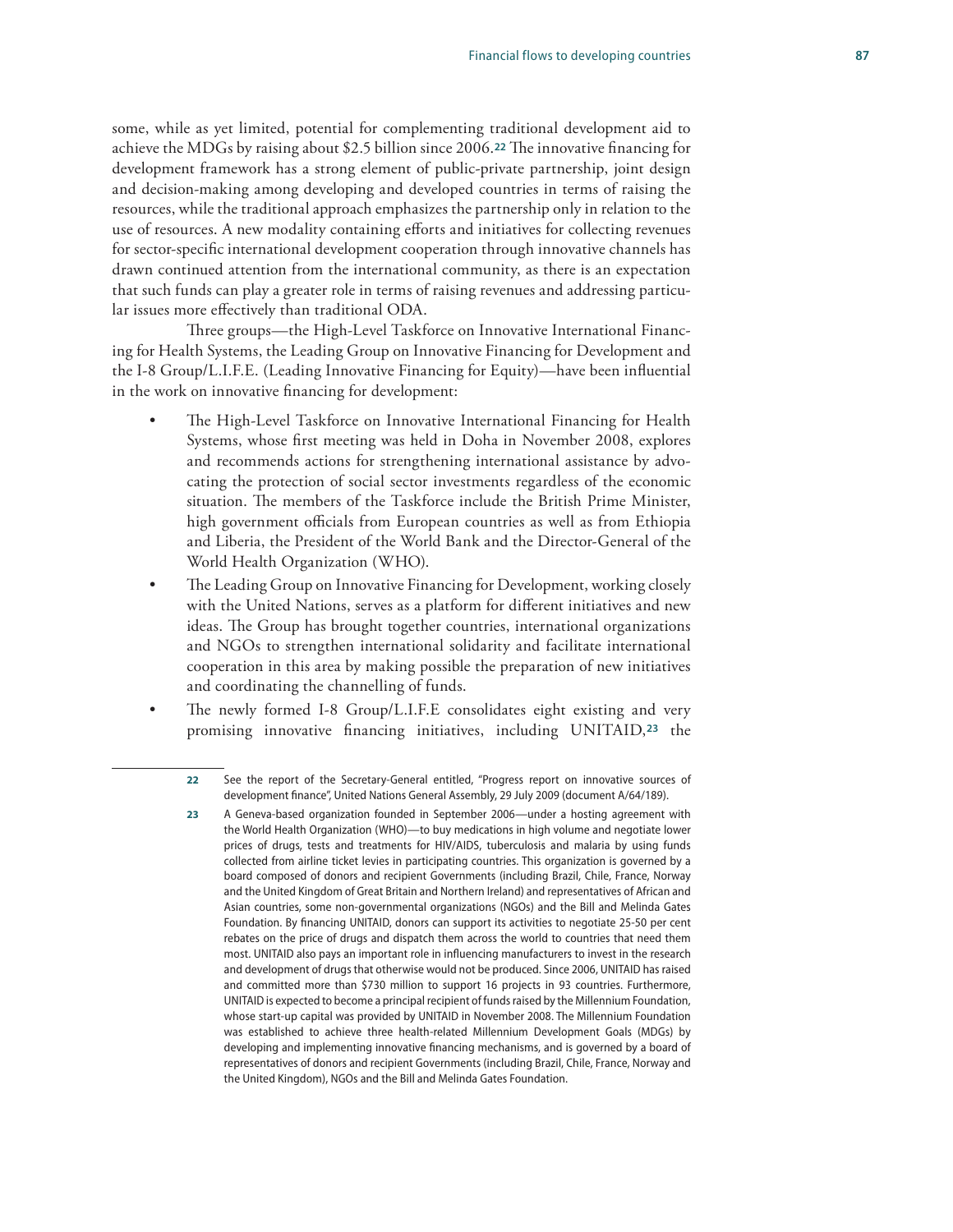International Finance Facility for Immunisation (IFFIm)**24** and Debt2Health,**<sup>25</sup>** works closely linked with the United Nations system. Its mission is to reinforce the initiatives put forward by the High-Level Taskforce and the Leading Group and prepare the ground for new initiatives.

Expanding the number of players involved in this framework is currently an important priority for these groups, as is identifying a variety of realistic proposals for voluntary contributions and implementing them.

The innovative sources of financing for development today include voluntary contributions, taxes, equity investments, bonds, loans and guarantees. Tailoring these instruments to the specific needs and vulnerabilities of developing countries remains the major challenge. Visible progress has been made—especially in improving acute health problems in developing countries—through initiatives using the air-ticket solidarity levy, the advance market commitment (AMC) and the international financial facility (IFF). Many proposals are also emerging on climate change and illicit financial transfers.**<sup>26</sup>**

With reference to the persistent gap between the pledges made by developed country leaders and actual delivery of ODA, the Special Envoy of the United Nations Secretary-General on Innovative Financing has highlighted the enormous potential as a new source of financing for development of levies on foreign-exchange transactions (which are currently untaxed and whose volume has been facilitated by globalization).**27** A globally coordinated levy of 0.005 per cent on transactions of the most widely traded currencies (the United States dollar, the euro, the pound sterling and the Japanese yen) would raise at least \$33 billion every year without curbing the demand for such currencies. One possibility is that proceeds of this levy can be managed and disbursed effectively by one of the I-8 Group/L.I.F.E. members that have demonstrated high standards of performance records.

To tackle the challenges of the recent global economic crisis and to mitigate its negative impacts on development, the Group of Eight (G8) Development Ministers' meeting in Rome on 11 and 12 June 2009 recognized innovative financing as a critical element in raising the necessary development resources alongside traditional ODA, and

- **24** A British charity foundation created in January 2006 with the financial support of Italy, France, Norway, Spain, Sweden and the United Kingdom (and the World Bank serving as its treasury manager) to fund immunization programmes and strengthen health systems in developing countries. South Africa joined as a donor in 2007, and Brazil is considering joining. Under this initiative, funds are raised by issuing bonds with donors' pledges. The first issuance of a vaccine bond in November 2006 raised \$1 billion. So far, \$2 billion has been raised. By issuing an additional \$4 billion worth of bonds, IFFIm projects an increase in its spending by \$500 annually until 2015 to finance vaccination programmes via the Global Alliance for Vaccines and Immunisation (GAVI) Fund, which manages and allocates resources to immunization projects. The scheme also intends to assist developing country Governments in budgeting and planning for their own immunization programmes.
- **25** Debt2Health, launched in September 2007, is an innovative financing initiative of the Global Fund to Fight Aids, Tuberculosis and Malaria. Under this initiative, a donor government cancels a certain amount of debt owed by a developing country with high debt and high disease burden. To date, two agreements have been signed: between Germany and Indonesia (September 2007), by which Germany cancelled €50 million and Indonesia would invest the equivalent of €25 million in health through approved Global Fund programmes; and between Germany and Pakistan (December 2008), by which Germany cancelled €40 million and Pakistan would invest €20 million in Global Fund-approved domestic programmes. In May 2009, Australia joined the initiative and offered an \$A 75 million Debt2Health swap to Indonesia to fight tuberculosis. Further information is available at http://www.theglobalfund.org/documents/innovativefinancing/Factsheet\_d2h\_en.pdf.
- **26** Report of the Secretary-General, United Nations General Assembly, op. cit.
- **27** Philippe Douste-Blazy, "A tiny tax could do a world of good", *The New York Times*, 24 September 2009.

Tailoring ODA instruments to specific needs remains important

Levies on foreignexchange transactions offer significant revenue potential

The role of innovative financing is also recognized by the G8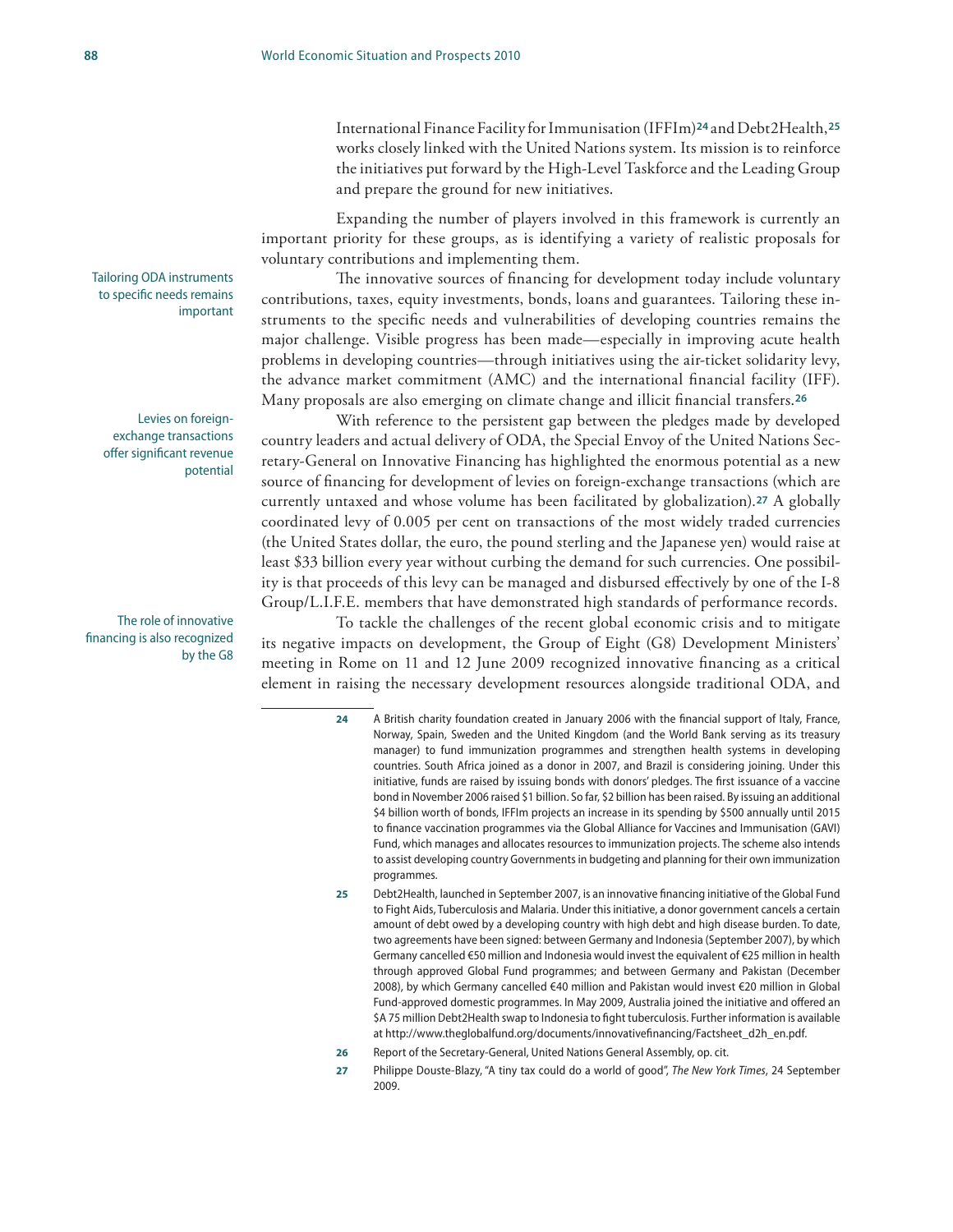### proposed acceleration of scale and speed in the implementation of innovative financing mechanisms.**28** The G8 ministers further noted that the functioning of such mechanisms should be consistent with the principles of the Paris Declaration and the Accra Agenda for Action and should maximize their effectiveness, and endorsed the work undertaken by the three influential groups mentioned above.

A genuine need exists to scale up innovative financing as a complementary, more stable and predictable source of development finance. Building on the experiences of existing mechanisms, the international community can pursue a variety of feasible innovative mechanisms and maximize their impact on development. Closer collaboration with international and regional organizations in monitoring existing mechanisms may be imperative in this respect.

### Debt relief

Since the adoption of the Monterrey Consensus in 2002, the international community has made notable progress in reducing the external debt burden of developing countries.**29** The ratio of debt-service payments of the 35 post-decision-point heavily indebted poor countries (HIPCs) (those qualified for debt relief) declined from 3.2 per cent of gross domestic product (GDP) in 2001 to 1.1 per cent of GDP in 2008.**30** As a result, these 35 countries have increased their spending on health, rural infrastructure and education (or "povertyreducing expenditure") on average from 6.3 per cent of their GDP to 8.2 per cent of GDP in 2008.**31** Nevertheless, owing to the global financial crisis, a large number of developing countries are facing renewed fiscal stress and challenges. In addition to lower revenues and currency depreciation, external financing conditions from public and private sectors tightened. All these factors pose serious risks to the debt sustainability of developing countries and their capacity to service or roll over external debt.

The ratio of external debt to export revenues fell further to 4.1 per cent in 2008 (compared to 12.7 per cent in 2001) for the 35 post-decision-point HIPCs (figure III.3). However, the global economic slowdown has affected the external debt situation of developing countries through a variety of channels. Many developing countries, including those that benefited from the current debt-relief initiatives, face enormous pressures on external payments and fiscal budgets. The situation has been particularly severe for the commodity-exporting countries. The fall in foreign-exchange earnings is expected to exacerbate the burden of existing debt-servicing obligations. Moreover, the reduction in export revenues, followed by higher costs for imported food and fuel have also contributed to overall balance-of-payments difficulties in many developing countries.

The weakened external payments' position has been accompanied by the deterioration in fiscal positions. Currency depreciations have increased the domestic cost of servicing external debt, and the fall in exports has reduced not only hard currency earnings but also tax revenues from export-related activities and import duties. While countries with large foreign reserves or fiscal stabilization funds may be able to cushion

Innovative financing needs to be scaled up

Despite notable progress on debt relief, risks remain

Various factors are at play in affecting the external debt situation of developing countries

Fiscal positions have deteriorated

**31** Ibid.

**<sup>28</sup>** See "Chair's Summary: G8 Development Ministers' Meeting", Rome, Italy, 12 June 2009, available at http://www.canadainternational.gc.ca/g8/ministerials-ministerielles/2009-06-11\_Rome-DevtMin. aspx.

**<sup>29</sup>** United Nations, *MDG Gap Task Force Report 2009*, op. cit.

**<sup>30</sup>** International Development Association and International Monetary Fund, "Heavily Indebted Poor Countries (HIPC) Initiative and Multilateral Debt Relief Initiative (MDRI): Status of implementation", report prepared by the staff of IDA and IMF, 15 September 2009, table 1.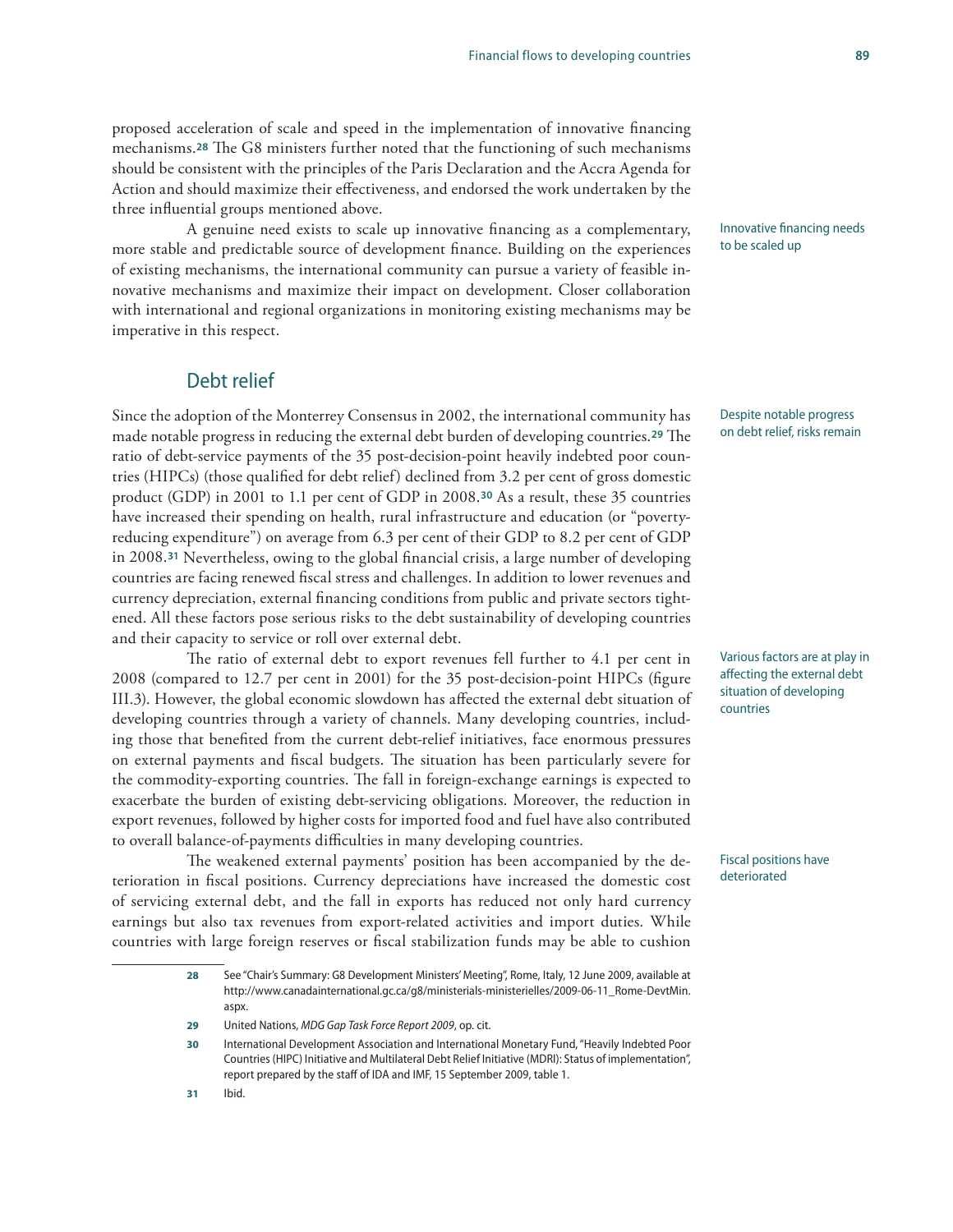



**Sources:** UN/DESA, based on data from Millennium Development Goals Indicators, available at http:// mdgs.un.org, and World Bank Global Development Finance database.

Even countries with less severe debt problems faced problems in rolling over their debt

Forty countries are eligible for debt relief under the HIPC Initiative

the effects of a decline in fiscal revenues, many other countries will face greater difficulties in securing public expenditures for development activities unless additional resources are forthcoming. As at March 2009, the debt levels of almost 30 countries exceeded 60 per cent of their GDP.**<sup>32</sup>**

The crisis has also aggravated the external debt situation of a large number of countries that have not received debt relief and has compromised the progress made under the HIPC Initiative and the Multilateral Debt Relief Initiative (MDRI). Even those without serious debt-servicing problems faced problems in rolling over their stock of existing private sector debt.**<sup>33</sup>**

At the end of July, 40 countries were eligible or potentially eligible for the HIPC Initiative.**34** Of these, 26 are receiving full debt relief from the IMF and other creditors by virtue of having reached the completion point, and some of the 9 countries that have reached their decision points are receiving interim debt relief. In 2008 year-end net present value (NPV) terms, the total amount of debt relief available for these 35 countries is estimated at \$85.7 billion, of which \$57.3 billion falls under the HIPC Initiative and \$28.5 billion under the MDRI.**35** The cost of the remaining five pre-decision-point HIPCs is estimated at \$17 billion, most of which will be delivered to the Sudan and Somalia. With respect to the MDRI, almost 85 per cent of the total debt relief has already been delivered to the 26 post-completion-point countries. After full delivery of debt relief, it is expected that the debt burden of these 40 countries will be reduced by 80 per cent.

> **32** International Monetary Fund (IMF), *The Implications of the Global Financial Crisis for Low-Income Countries* (Washington, D. C.: IMF, March 2009), p. 25.

- **33** United Nations, *MDG Gap Task Force Report 2009*, op. cit., p. 41.
- **34** The number of HIPCs declined from 41 to 40 after Nepal withdrew from the debt-relief initiatives in February 2009.
- **35** International Development Association and International Monetary Fund, loc. cit., tables 2 and 3.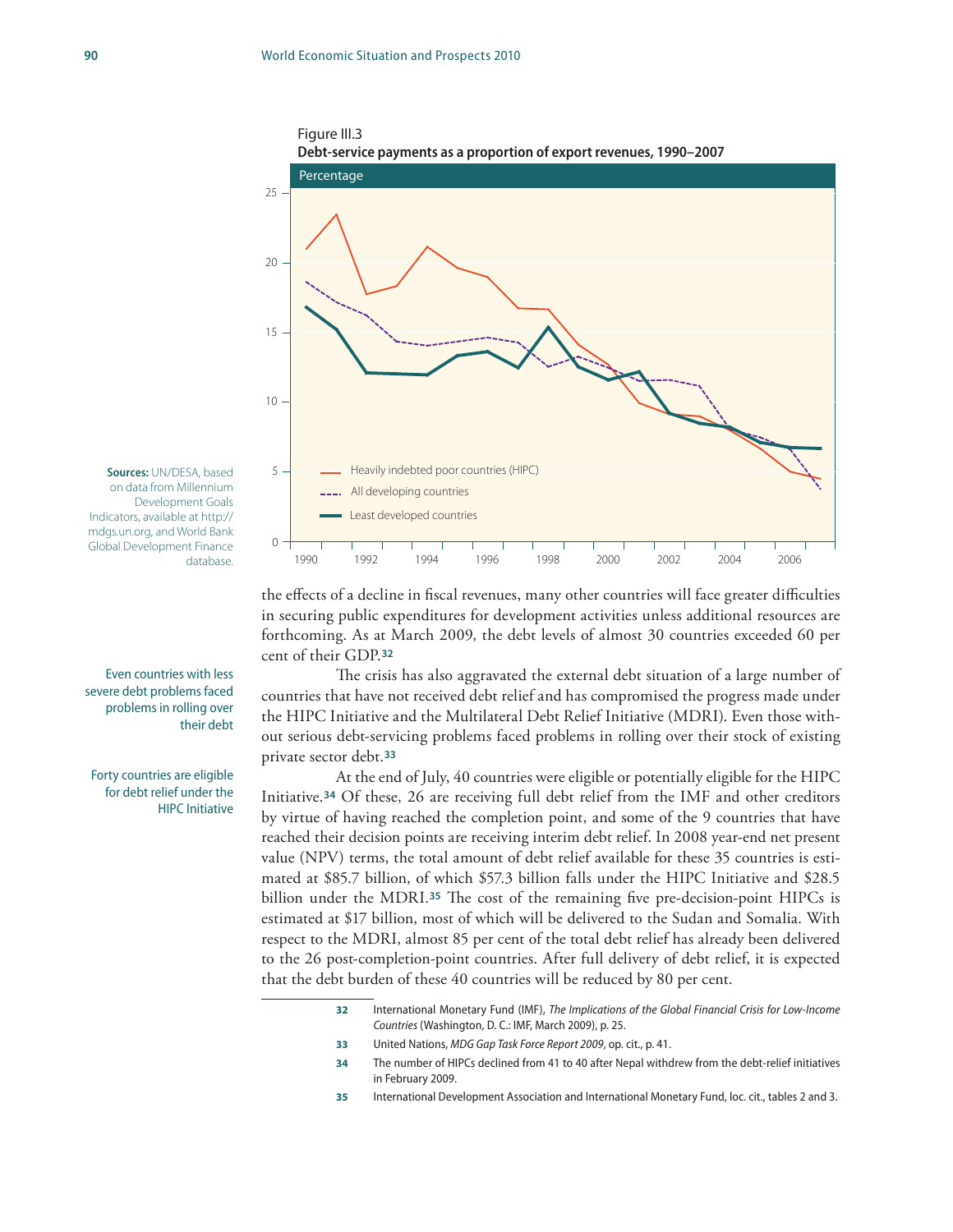Many of the countries that have not yet completed the requirements for full debt relief share some common challenges (preserving peace and stability, improving governance and the delivery of basic services, for example). Addressing these challenges will require extreme efforts by these countries as well as support from the international community. Another challenge is to ensure that eligible countries receive full debt relief from all their creditors. Progress in the delivery of debt relief by non-Paris Club bilateral creditors, representing 13 per cent of the total cost, remains low. The delivery of debt relief by commercial creditors, representing 6 per cent of the total cost, has improved through significant debt relief provided to two HIPCs receiving interim assistance.

Reducing debt-service payments, however, is not sufficient to avoid the risk of debt distress. The World Bank noted the need to manage expectations of what debt relief can realistically achieve. Debt sustainability analyses show that the debt situations of a number of HIPCs that have reached the completion point remain highly vulnerable to external shocks because many of them continue to be heavily dependent upon commodity exports. Even prior to the global economic crisis, only about 40 per cent of the post-completion-point HIPCs had a low risk of future debt distress, and the number of countries with a high risk of debt distress had increased from one to four.

At the G20 London Summit in April 2009, leaders reached agreement on a number of initiatives to increase the external financing available to developing countries, including a \$1.1 trillion package to meet the immediate financial needs arising from the financial crisis and to boost global economic activity. Through this initiative, the IMF was expected to triple its resources to \$750 billion, but the actual use of these resources has been limited. The Conference on the World Financial and Economic Crisis and Its Impact on Development, held at United Nations Headquarters in New York from 24-26 June 2009, underlined the legitimate right of developing countries, as a last resort, to negotiate agreements on debt standstills to help mitigate the adverse effects of the crisis.

It is also important to highlight the problem of low- and middle-income countries not regarded as HIPCs but with longstanding external debt problems, only a few of whom have managed to address their predicament in the past decade. Many non-HIPCs managed to reduce their reliance on multilateral financing by drawing on private sector credit prior to the 2008 financial crisis, and a large portion of such loans is expected to be renewed in 2009 and beyond. Owing to the higher cost of borrowing, these countries are likely to face difficulties.

Particularly in this period of crisis, it is useful to emphasize the underlying international consensus that servicing external debt should not take precedence over the effort to achieve the MDGs. The international community should therefore avail itself of the opportunity presented by the crisis to address long-neglected deficiencies in external debt arrangements, including the resolution of sovereign debt, as part of the global effort to strengthen the international financial system.

## **Reconstructing the global financial system**

The global scale of the economic crisis is attributable to known deficiencies in the international financial regime which the international community has hitherto been unable to address and which have been proliferating since the breakdown of the Bretton Woods system in 1971. The necessary reforms require difficult international political rearrangements, often in conflict with the commercial interests of the financial sectors of mature Eligible countries need to receive debt relief from all creditors

Debt relief is not sufficient to achieve debt sustainability

The G20 agreed on a number of initiatives to assist developing countries

Other low- and middleincome countries will face problems in renewing their debt

Servicing external debt should not take precedence over the MDGs

Progress is needed in five key areas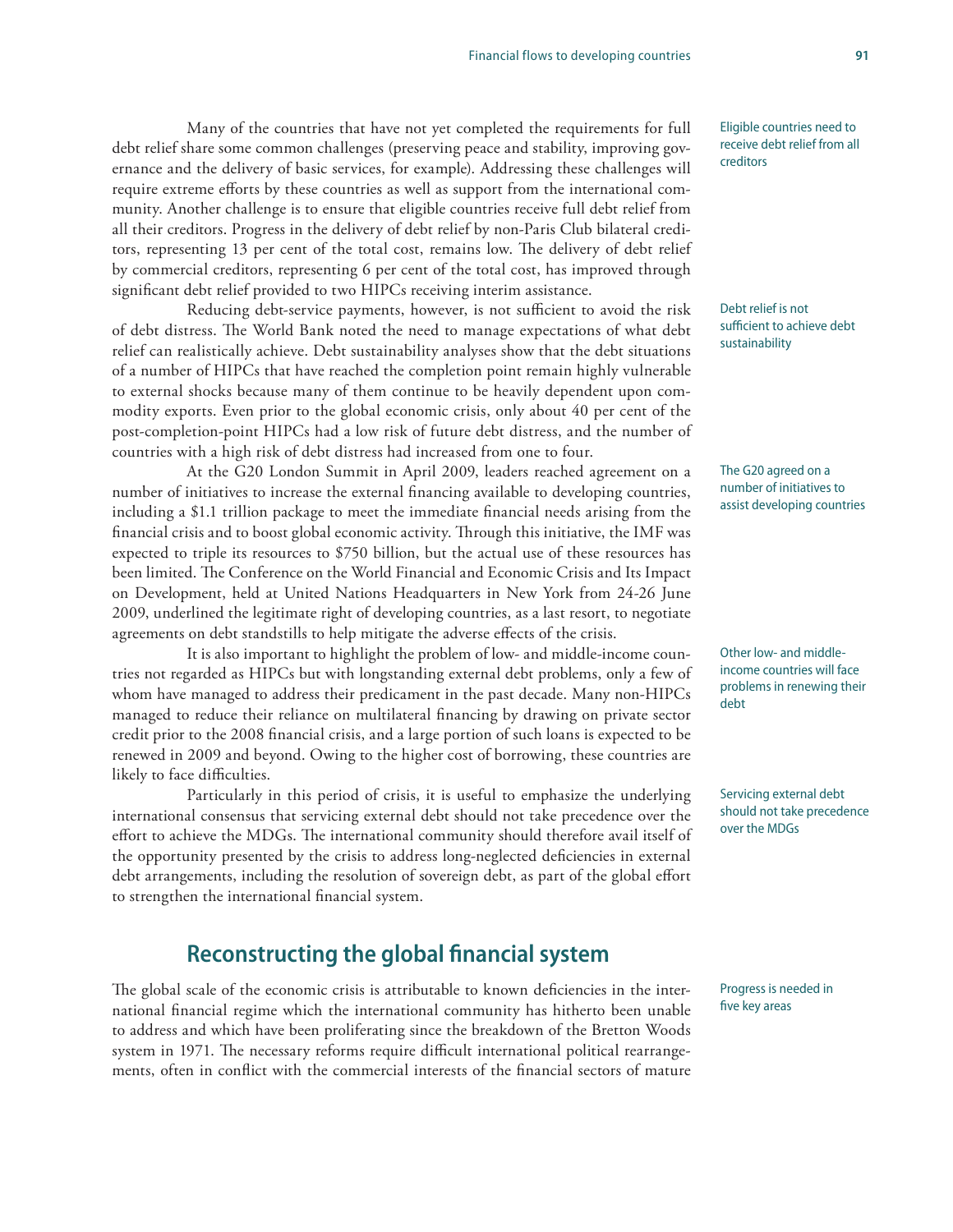economies. The parties most severely affected by the global financial regime are severely underrepresented in reform discussions. The series of developing country debt crises since the 1980s and the Asian financial crisis in the late 1990s could be regarded as dress rehearsals for the current crisis and as an unheeded warning of the need to reform the international financial system and architecture, including the mandate, scope, governance, responsiveness and development orientation of key mechanisms. There are five key areas in which progress is urgently needed: international financial regulation, multilateral surveillance, IMF lending and resources, the international system of payments and reserves, and governance reforms in the Bretton Woods institutions.

## **International cooperation on financial regulation**

The crisis has demonstrated the urgent need to introduce international regulatory oversight of a globalized financial system, with sufficient transparency for investors and regulators. This would ensure that financial leverage levels do not endanger the stability of the system as a whole and would create less volatile financial flows for innovation, risk-taking and investing in employment, production and development.

In the Declaration on Strengthening the Financial System,**36** adopted at the London Summit on 2 April 2009, the G20 countries declared their common intention to reshape regulatory systems so as to identify and take account of macroprudential risks; expand the perimeter of regulation and oversight to all systemically important financial institutions, instruments and markets; mitigate pro-cyclicality in prudential regulation; strengthen capital and risk management; implement new principles on executive remuneration; and improve standards on valuation and provisioning.

In a financially integrated world, where most of the key players have developed into large, complex multilateral firms*,* such reforms will be successful only if coordinated at the international level. Although of critical importance, the effort to achieve sufficient coordination and harmonization of national regulatory policies is a difficult undertaking, since, in the foreseeable future, most countries will find it difficult to delegate decisions regarding the supervision and regulation of their financial institutions or national financial system to external bodies, thereby giving up national sovereignty over a key issue of economic policy.

Heretofore, efforts to strengthen cooperation through the deliberations of the Financial Stability Forum (FSF)—recently reorganized following a G20 decision as the Financial Stability Board (FSB)—the Basel Committee on Banking Supervision (BCBS) and colleges of supervisors have proved inadequate in confronting the current financial crisis. Current institutional arrangements for ensuring that national decisions regarding regulation appropriately take into consideration both external and domestic consequences clearly remain inadequate. The effort at the G20 Pittsburgh Summit to agree on compensation standards in the financial sector presents an example of the need to rise above the variety of inconsistencies and incoherence among regulatory systems across countries, which offer potentially dangerous opportunities for arbitrage and evasion. A clear tendency remains to put domestic interests first without considering possible adverse international

The crisis has again shown the need for international regulations and more transparency

Successful reforms require international coordination

> Current institutional arrangements remain inadequate

**<sup>36</sup>** See, "Declaration on Strengthening the Financial System", The London Summit, 2 April 2009, available at www.g20.org.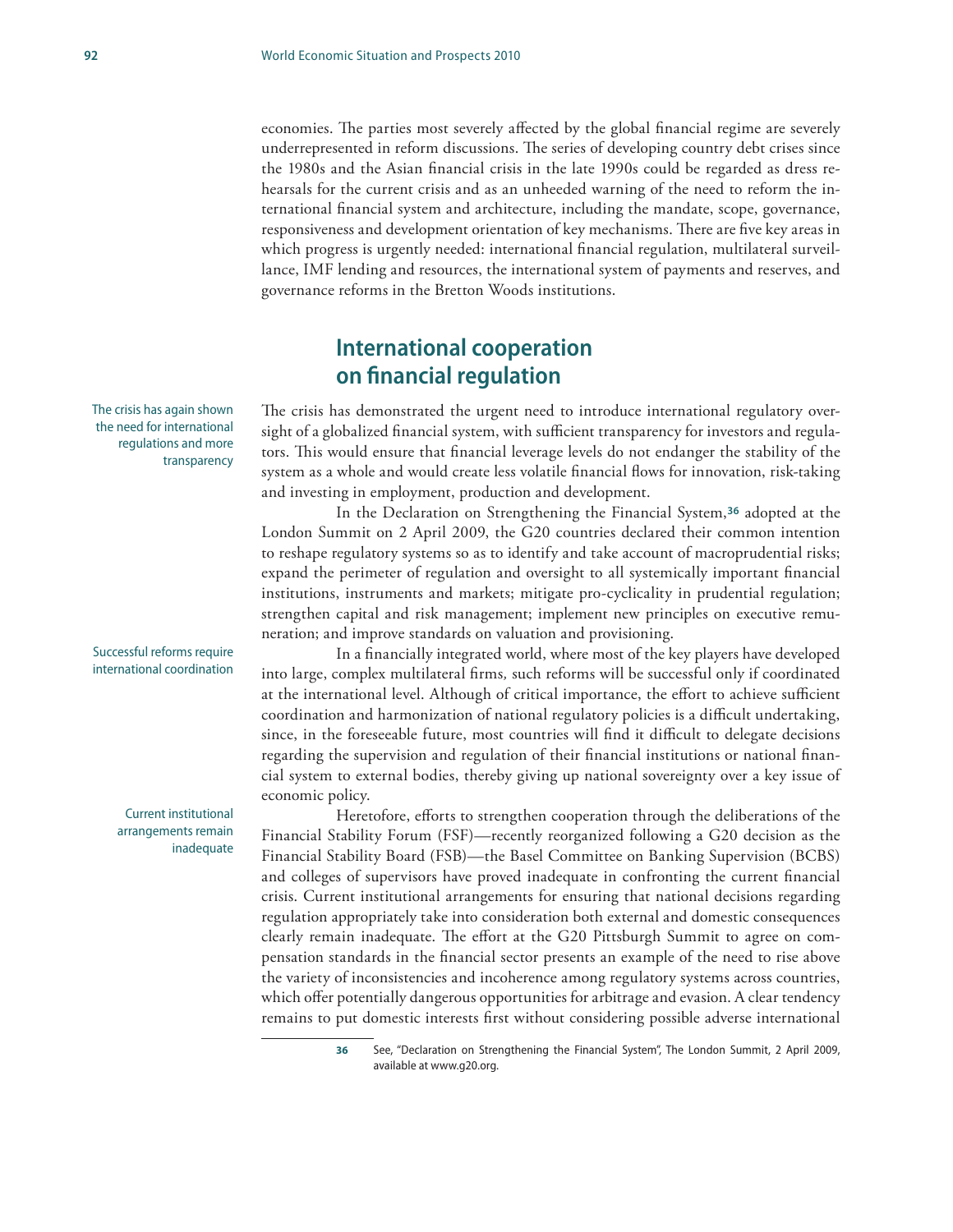spillovers. The difficulties of better aligning national and global interests, as well as other structural, political, cultural and legal constraints, have significantly hampered effective cross-border supervision.

Enhanced cross-border coordination and cooperation must be accompanied by a clear commitment to avoid fragmentation and regulatory protectionism resulting from actions taken at national and regional levels to address the crisis and its aftermath. Nonetheless, the process of building up national (or regional) controls is already under way in many countries. Some observers believe that this has already had adverse international effects resulting in fragmentation of the global financial system. It will likely continue unless much better structures for international cooperation and coordination are developed to ensure a level playing field in global finance.**<sup>37</sup>**

The crisis has demonstrated the harm inflicted by regulatory loopholes and regulatory arbitrage. There appears to be an agreement, in principle, that given the national scope of regulation and the global nature of the financial markets, the coordination of regulators should be strengthened in key aspects of prudential regulation. As a first step, the international community must articulate and affirm essential principles governing financial market regulation in all countries and across borders, and provide for continuous oversight of progress in coordination and cooperation.

Another important gap is incompatibility among bank insolvency frameworks, especially in the case of inconsistencies between the home and host countries of financial institutions. There is broad international agreement that existing frameworks do not allow for the orderly resolution of cross-border failures of large complex banking organizations. Current frameworks focus on individual institutions rather than on financial groups or financial systems as a whole, and have proven problematic even at the national level.

No country on its own can establish an effective resolution framework in a globally integrated financial system. At the Pittsburgh Summit, the G20 leaders called for addressing, in an internationally consistent manner, cross-border resolutions for systemically important financial institutions by the end of 2010. This includes the development by financial firms of contingency and resolution plans; the establishment by authorities of crisis-management groups and a legal framework for crisis interventions; more intensive supervision; and additional capital and liquidity requirements for systemically important institutions.**38** One of the most important and difficult matters in this regard is burdensharing. **<sup>39</sup>** To be credible, burden-sharing arrangements should be legally binding and based on objective criteria that ensure an equitable distribution of costs.

Better coordination is also needed to ensure more consistency in depositor and investor protection schemes across countries. Explicit coordination principles should help mitigate destabilizing capital flows, including deposits, from one country to another during periods of market stress and uncertainty. For instance, it has been noted that during the current crisis, the introduction of protection of domestic banks' assets and liabilities with government guarantees by some developed countries puts pressure on less protected systems in neighbouring countries, exposing them to risks of deposit runs. The network

Fragmentation and regulatory protectionism have to be avoided

Bank insolvency frameworks remain incompatible

Better coordination is also needed regarding depositor and investor protection schemes

**<sup>37</sup>** See, for instance, "Seven lessons from the last three years", speech delivered by John Gieve, Deputy Governor of the Bank of England, at the London School of Economics, London, 19 February 2009, available at www.bis.org.

**<sup>38</sup>** See, "Leaders' Statement", The Pittsburgh Summit, 24-25 September 2009, available at www.g20. org.

**<sup>39</sup>** In the case of recent developing country debt crises, for example, the burden fell fully on Governments of debtor countries, even for privately contracted debt.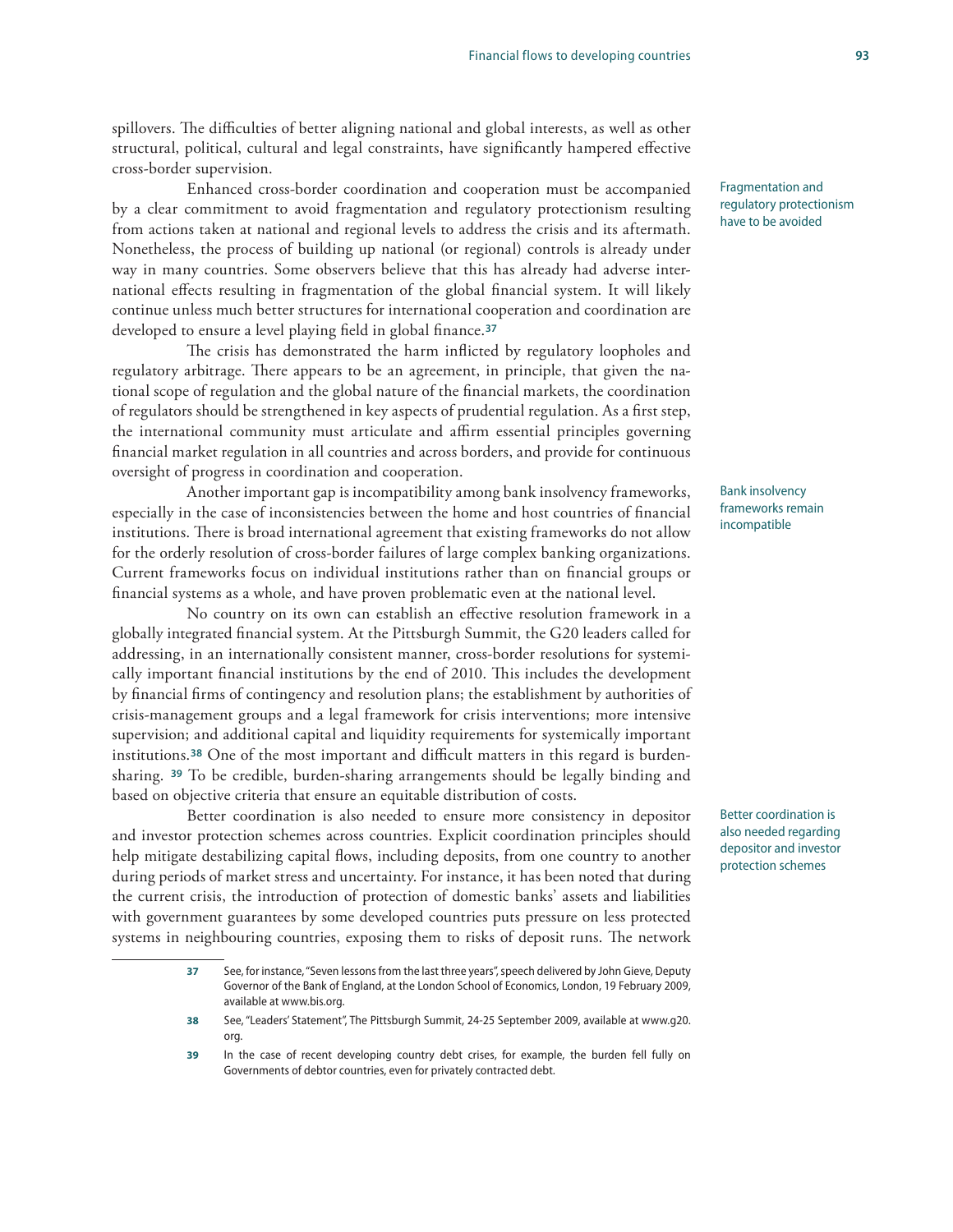Cross-border informationsharing needs to be improved

> A more formal global regulatory framework may be needed

An international bank charter could help in assessing risks

"Colleges of supervisors" are an alternative approach of government support in advanced countries also puts pressure on emerging-market banks.**<sup>40</sup>**

Cross-border information flows have been inconsistent, lacking both complete data on cross-border risk exposure and an adequate appreciation of systemic connections among financial institutions, thereby providing poor guidance to the management of crisis responses. In this regard, it has been suggested that supervisors in different countries should have prior agreements on the kind of information relevant for systemic stability that all authorities should collect and share among themselves. There should be a system of unambiguous legal obligations and powers to share this information with external authorities.

While there is broad agreement on the need to improve cooperation and communication across regulators, there are quite different views on how international cooperation can be reinforced. The approach of the G20 has been to strengthen existing arrangements by requesting the FSB, with its recently expanded membership, to set standards and the IMF to assess whether national regulation meets these standards. This will expand the surveillance role of the IMF to the hitherto overlooked intersection between national macroeconomic policies and the supervision of individual financial institutions and national financial systems. In the context of the recent performance of its assigned surveillance duties, doubts about the Fund's legitimacy, accountability and effectiveness have been raised.

The most ambitious alternatives are proposals for new institutions or approaches to regulation implemented through a world financial organization, an international bank charter, and an international insolvency mechanism. According to proponents of a world financial organization, the current informal arrangements comprising numerous bodies, which have sometimes been moving on a divergent, rather than convergent, path and have no legal power, may not be enough. Thus there may be a case for exploring the need for a more formal global regulatory framework, with legal powers of enforcement similar to the World Trade Organization (WTO). The new body would establish principles for prudential supervision, define obligations for its members, appoint independent panels of experts to determine whether countries were in compliance with those obligations, and authorize the imposition of sanctions against countries that failed to comply.

A less ambitious version of the world financial organization proposal is the creation of a global regulatory coordinating council, under the aegis of the FSB.**41** Said council would be mandated to reinforce operational cooperation between the IMF and the FSB and strengthen global efforts towards harmonization and coordination.

A key issue in a cross-border harmonized bank resolution framework is the division of costs among public authorities involved in such efforts. In this regard, there have been proposals for an international bank charter which would spell out the procedures for joint risk assessment, remedial action and burden-sharing across countries. There have also been calls for a universal venue, guided by international law, where cross-border insolvencies of internationally active financial institutions can be administered.

A less bold approach to cooperation is the "colleges of supervisors" mechanism promoted by the G20. These colleges have been established for all the large complex financial groups that the FSB has identified as being in need of them. The colleges, consisting

**41** Letter to his Excellency Dr. Youssef Boutros-Ghali, Chairman of the International Monetary and Financial Committee, from Charles Dallara, Managing Director of the Institute of International Finance,13 April 2009, available at www.iif.org.

**<sup>40</sup>** International Monetary Fund, "Initial Lessons of the Crisis for the Global Architecture and the IMF", paper prepared by the IMF Strategy and Policy Review Department, 18 February 2009, p. 7, available at www.imf.org.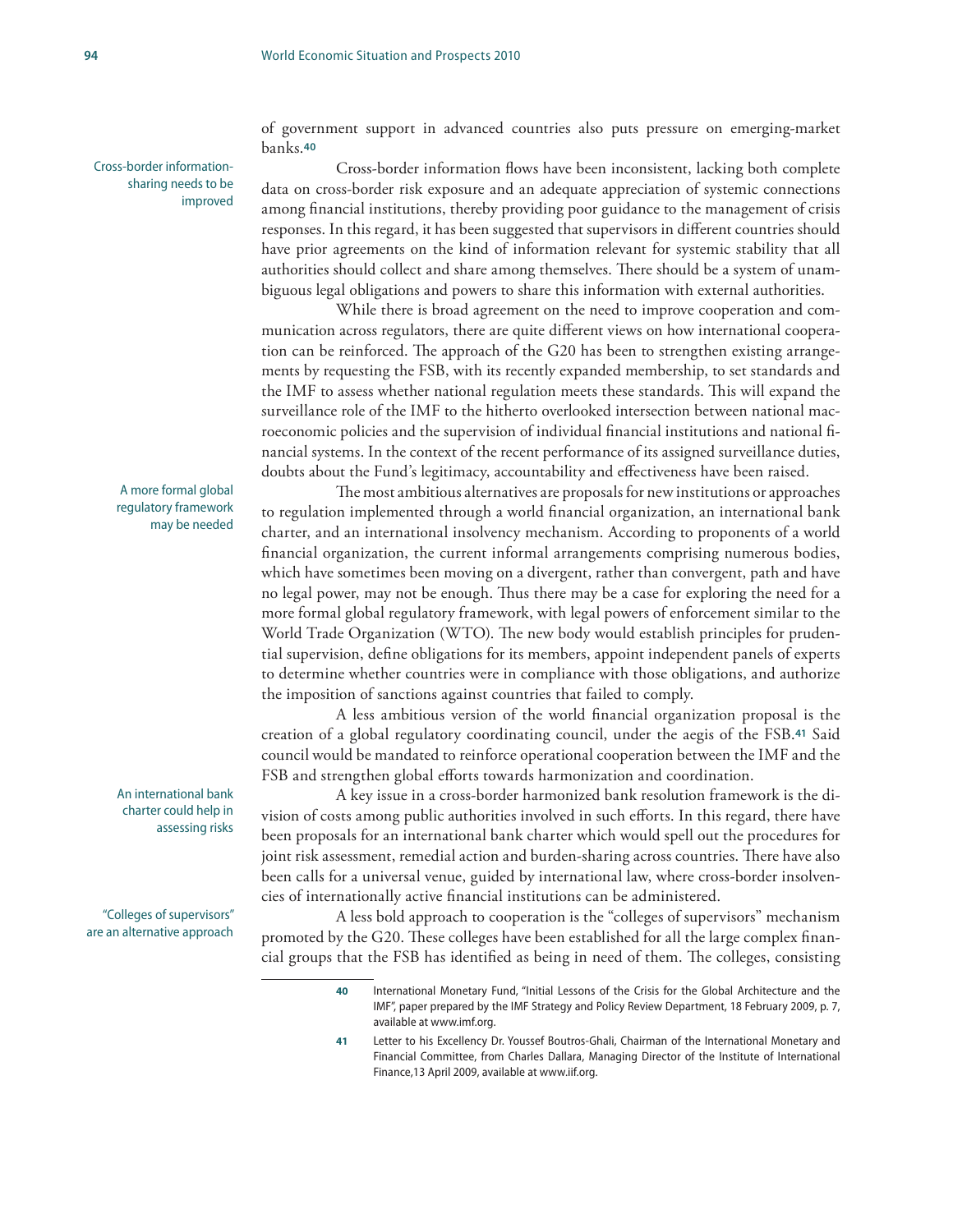### of home and host supervisors, are collectively responsible for the effective supervision of large cross-border institutions, including assessing risk concentration and major strengths and weaknesses, as well as deciding on firms' permissible activities. One of the key issues on the supervisory college agenda is to agree on concrete steps to codify closer home-host collaboration, including explicit agreement on actions to address vulnerabilities at an early stage. Also, in the absence of the above-mentioned bank charter, colleges could be an arbiter for home and host supervisors on bank resolution.

It is also worth noting that the fragmented nature of domestic regulation in many countries also requires more coordination and cooperation. Indeed, even within national boundaries there remains the potential for jurisdictional conflict and miscommunication between competing laws and regulatory bodies.

## **Multilateral surveillance and policy coordination**

Surveillance remains the key crisis prevention tool of the IMF. But progress still needs to be made in its design and implementation. Since it is indisputable that the global financial crisis requires global solutions, the world economy, now more than ever, needs a credible IMF with a governance structure that is more representative of developing country interests, and one that can exercise strong policy leadership.

IMF surveillance can only be effective to the extent that members are cooperative and responsive in implementing recommendations. Indeed, many of the imbalances that led to the crisis had been identified by the IMF and other international organizations. However, there was a failure to act on available information. The challenge is to ensure that, going forward, the relevant information is used proactively to mitigate future crises.

While the Fund's traditional emphasis has been on exchange rates,**42** the crisis has pushed macrofinancial and microprudential issues onto centre stage in IMF surveillance. In this regard, more attention should be given to financial risks, including asset price bubbles, leverage, risk concentration in large banks, and hidden or off-balance sheet exposures. A key aspect here is the integration of macroeconomic and financial sector surveillance, the focus on the linkage between the macroeconomy and the financial markets and the soundness of the financial sector of member countries, especially those that are systemically important. The challenge for policymakers at both national and international levels is the lack of an agreed conceptual framework to guide international cooperation on these other, but intimately related, dimensions of policy.

The IMF, as a global institution with substantial analytical capacities, is to play an important role in helping to reach consensus on these issues and in implementing the resulting arrangements. To this end, a joint IMF-FSB early-warning exercise may help establish a less fragmented and more pointed surveillance system. Indeed, the exercise will combine the Fund's macrofinancial expertise with the regulatory experience of the Board to produce a more systematic view of evolving global risks. The final outcome of the earlywarning exercise is expected to constitute policy advice for mitigating these risks.

In addition, the Financial Sector Assessment Program (FSAP) of the IMF and World Bank needs to be made more focused, risk-based and forward-looking, and have greater emphasis on external links and spillover effects. As regards FSAP implementation, it is worth noting that all G20 members are committed to participating in the Program.

More coordination may be needed even within individual countries

The design and implementation of surveillance needs to be improved

A broader approach to surveillance is needed

A joint IMF-FSB earlywarning exercise may help to streamline surveillance

The FSAP needs to be made more focused

**42** See *World Economic Situation and Prospects 2009* (United Nations publication, Sales No. E.09.II.C.2), pp. 83-84.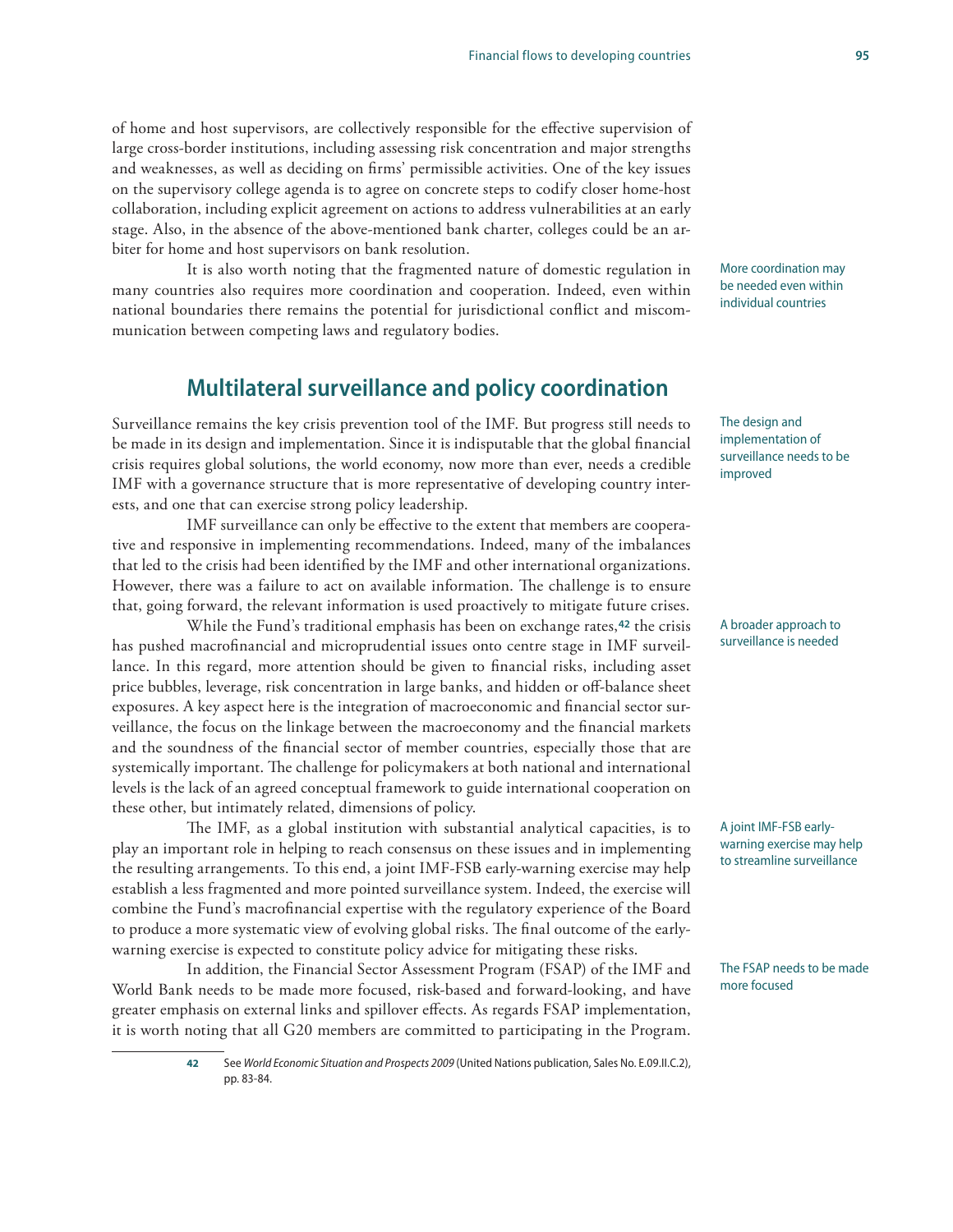There is an agreement that financial sector surveillance should be embedded more effectively as an element of the Fund's Article IV consultations and its results integrated into the broader macroeconomic surveillance work. Moreover, there has been agreement on the necessity of reassessing the Fund's surveillance mandate to cover the full range of macroeconomic and financial sector policies.**<sup>43</sup>**

G20 leaders called on the Fund to assess regularly the actions taken and actions required to revive global growth. It is also important to evaluate the costs and impact of the large fiscal stimulus measures as well as their long-term macroeconomic implications. The peer-review approach announced by the G20 will be serviced by IMF staff, but the enforceability of the outcomes of this makeshift mechanism is still to be tested. For many advanced economies, there is an urgent need for medium-term policy frameworks to anchor expectations and reassure markets of the long-term solvency of fiscal positions.

Moving beyond resolution of the current crisis, enhanced international cooperation should aim at identifying and implementing policies that are conducive to a rebalancing of global sources of growth and to a sustainable reduction of savings-investment gaps, as suggested in chapter I. In this regard, there have been serious concerns that policymakers may be currently sowing the seeds of future boom and bust episodes by taking actions that may slow, or possibly prevent, necessary global adjustments, by providing "too much" demand stimulus.

In this regard, the International Monetary and Financial Committee of the IMF (IMFC) called on the Fund to develop, by the time of its spring meeting in 2010, principles for orderly, cooperative and consistent exit strategies and policies. There is consensus that a premature withdrawal of monetary and fiscal stimuli by individual countries with a view to an "orderly exit" would pose a significant risk. Thus, an exit strategy should retain a counter-cyclical policy framework, with the phasing out of stimulus measures after unemployment rates have come down to acceptable levels.

The primary long-term goal of enhanced surveillance must be the reduction of global imbalances, including those that contributed to the current crisis. This can only be accomplished if key systemically important countries take a coordinated approach to fiscal and monetary policy with the aim of shifting aggregate demand from deficit to surplus countries.

The current crisis has brought to light important weaknesses in international cooperation and coordination. In this regard, it has been stressed that even where the problems were well understood, there was no agreement on responsibilities or means for enforcing the necessary cooperative actions.**44** Consequently, it is necessary to build an effective framework for enhanced multilateral surveillance and policy coordination against the backdrop of planned governance reform in the IMF and other global institutions.

Without a political agreement in this area any solution to the present crisis would only be partial and inadequate. Moreover, if such a framework or forum for policymakers having an authority to respond to global systemic concerns is not established, the enhanced resources and mandate of the Fund will likely not be enough to forestall future crises. There is a need to promote an adequate level of coordination, be it under the auspices of the IMF or not, aimed at having mutually compatible policies on fiscal, monetary and exchange-rate issues, including mechanisms to address accountability and enforceability in the application of these policies.

- **43** Communiqué of the International Monetary and Financial Committee of the Board of Governors of the International Monetary Fund, Washington, D. C., 4 October 2009, available at www.imf.org.
- **44** See, for instance, Amar Bhattacharya, "A Tangled Web", *Finance & Development*, March 2009, p. 42.

The macroeconomic implications of fiscal measures need to be evaluated

Enhanced surveillance has to focus on reducing imbalances

A political agreement on coordination is part of the solution to the crisis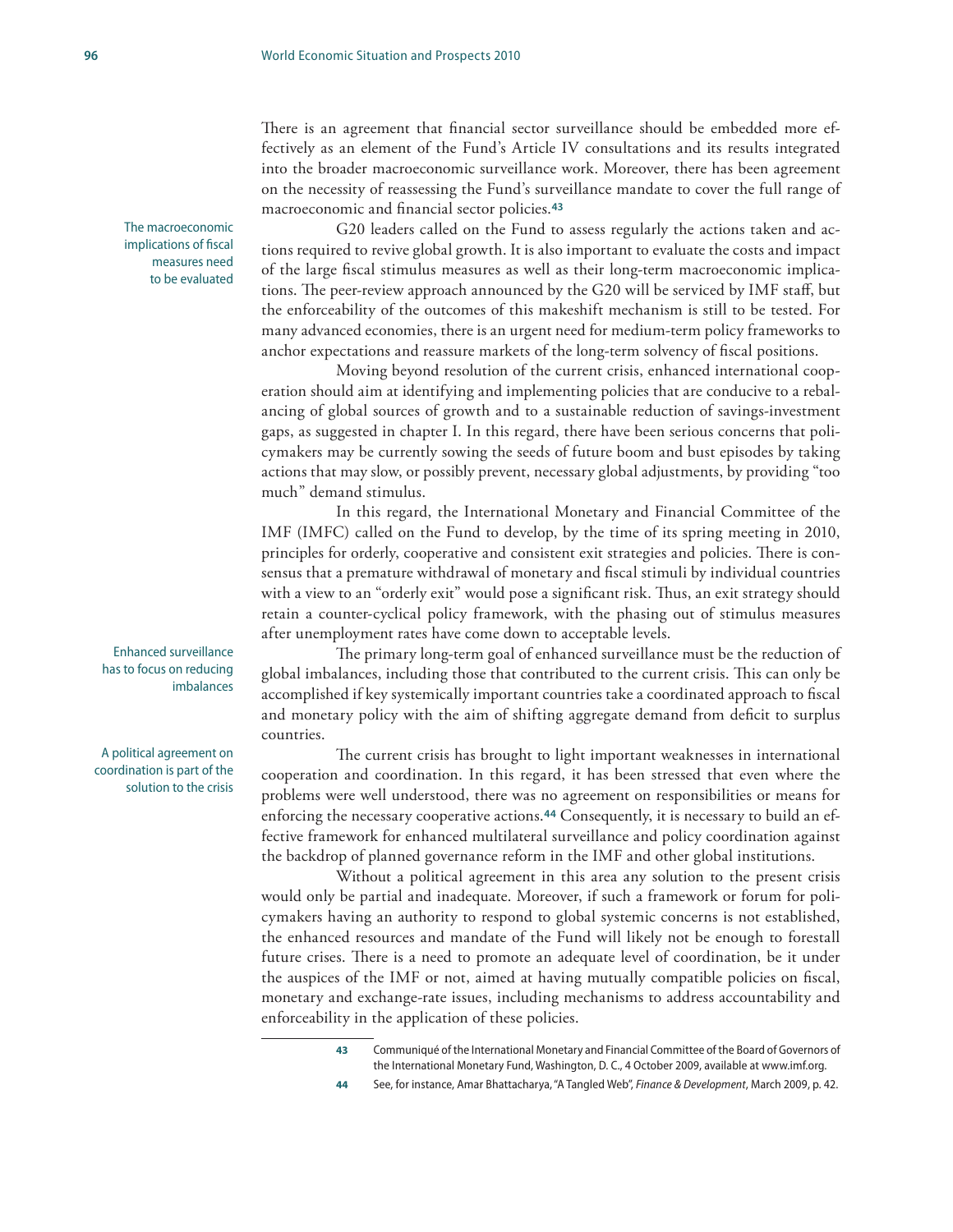At the Pittsburgh Summit, leaders put forward the G20 as the premier forum for international economic cooperation, and launched a Framework for Strong, Sustainable and Balanced Growth aimed at ensuring that the fiscal, monetary, trade and structural policies of their countries are collectively consistent with the Framework's objective, including the reduction of development imbalances. It was also decided that the IMF would assist the G20 members in the mutual assessment of how their policies fit together.

The crisis has shown that international cooperation can be mobilized if the interests of major economic powers are under threat. Indeed, swift and decisive policy actions by G20 countries and, at their request, by multilateral financial institutions might have helped avoid an outright global economic and financial collapse. The G20 has also become a significant locus for multilateral economic discussion, but its effectiveness will be truly tested in the coming global effort to address international imbalances in trade, finance, and the public-private economic mix.

More universal venues for economic coordination and reform, such as the United Nations—particularly in a global system of mechanisms specializing in such distinct areas as trade, development finance and macroeconomic cooperation—could still prove to be indispensable in the long run. But the agility of small groupings such as the G20 is an advantage in a crisis situation. It will be necessary for the G20 process to develop greater legitimacy, especially as it begins to deal with a broader set of issues, including through allowing variable membership configurations depending on the issues under discussion, forging stronger institutional linkages with non-member States and achieving responsiveness of more universal international bodies to G20 decisions.**<sup>45</sup>**

The ongoing crisis has given new and strong impetus to improving policy coordination on economic and financial issues. National authorities have pronounced a rejection of beggar-thy-neighbour type policies but do not have a secure international context in which to moderate domestic pressures towards unilateral policies. The crisis should be seen as an opportunity to strengthen multilateral collaboration in a significant way. To that end, however, a whole spectrum of world economic governance issues needs to be urgently addressed.

### **IMF lending and resources**

Since the onset of the crisis, the IMF has been providing large-scale financing to a small group of countries. An important characteristic of new IMF lending arrangements has been their exceptionally large size in relation to the country's quota. The conditions of the recent loans have been fewer and more targeted than in the past. However, these conditions continue to place at their core standard IMF-type elements such as public sector spending reductions and prohibitions on capital-account restrictions whose role in the current situation has raised some concern.

Along with meeting immediate country needs, the Fund has moved to overhaul its lending toolkit and conditionality framework to increase the effectiveness of its crisis prevention and resolution efforts. It has doubled all loan access limits, including those for low-income countries, and the surcharge framework has been simplified.

Moreover, in March 2009, the Flexible Credit Line (FCL), a crisis prevention instrument, was established. The main objective of the FCL is to provide assurance to

> **45** See, for instance, statement by the representative of Singapore at the eighth meeting of the Second Committee, United Nations General Assembly, 12 October 2009 (press release GA/EF/3244).

Swift action by the G20 helped avoid an economic collapse

The crisis presents an opportunity to strengthen multilateral collaboration

The IMF has made changes to its lending toolkit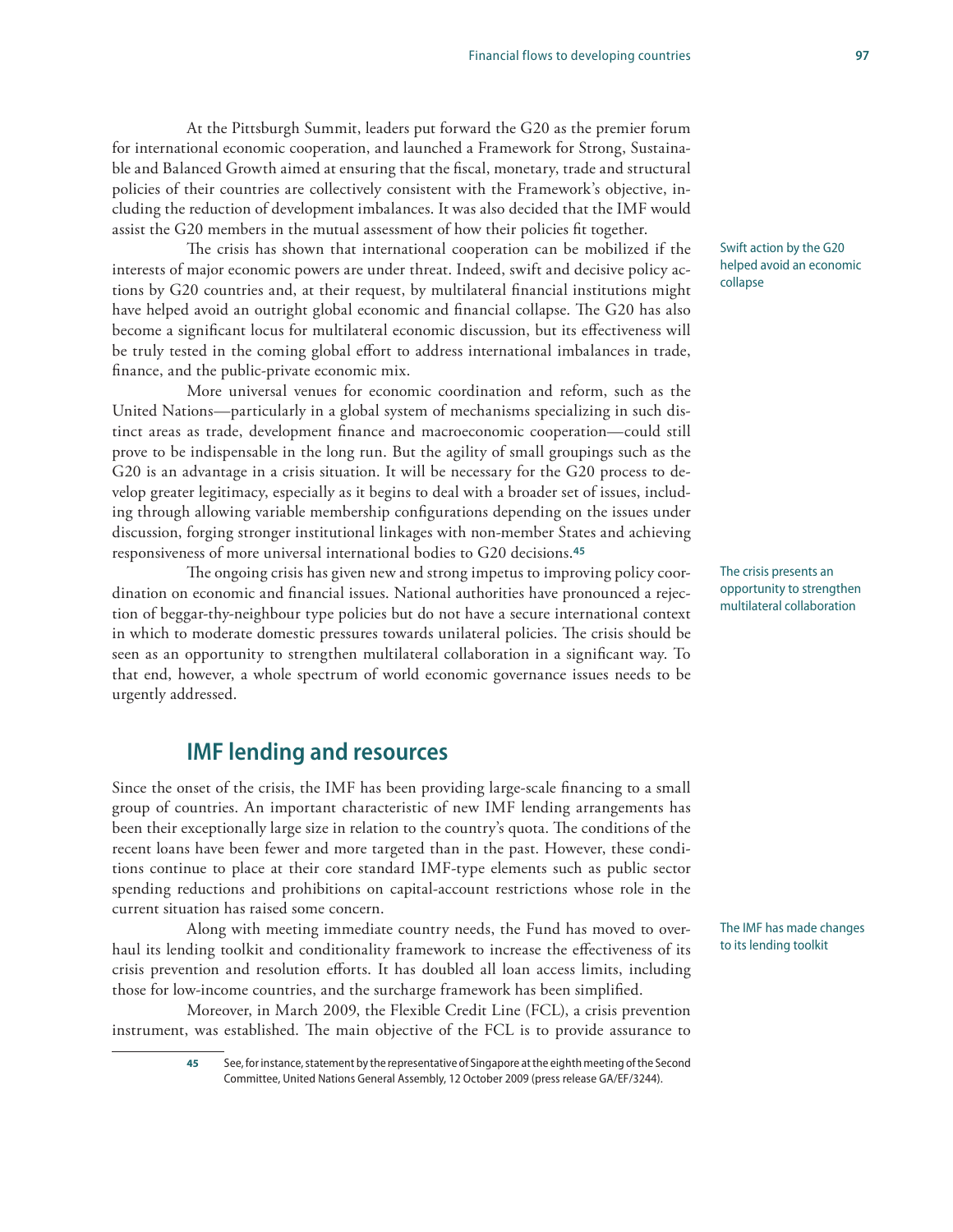members with strong economic policies and a proven track record of rapid, large and upfront access to Fund resources in case of need, with no ex post conditionality. Colombia, Mexico and Poland have already signed up for this new facility for an amount totalling \$78 billion. The Fund has also indicated that it is committed to providing larger amounts and more upfront financing across a wide range of its facilities.

For other middle-income countries which may need a large precautionary arrangement, but which have yet to go through policy adjustment, there is a new High-Access Precautionary Arrangement (HAPA), also characterized by large and frontloaded access, but imposing ex post performance requirements. The existence of two precautionary facilities has raised some concerns, however, as the choice between an FCL and a HAPA would inevitably require potentially controversial judgements regarding the strength of underlying policies, economic fundamentals and the track record of member countries, often leading to arbitrary differentiations among them. This conundrum exposes the underlying deficiency of an approach that is meant to provide unconditional financing for truly external shocks, but access to which is based on meeting a set of prior conditionality indicators derived from standard IMF criteria which have not proven robust in previous episodes (such as in the Asian crisis).

The introduction of the FCL and HAPA can only be seen as a first step in the effort to prevent and resolve crises, if even that, since the instruments being introduced take as given the existing international regulatory regime over private capital flows. For example, one could view these enormous publicly provided resources as an implicit guarantee for private sector investments in emerging markets, thereby creating an unacceptable moral hazard. The IMFC, at its twentieth meeting on 4 October 2009, asked the Fund, by the time of the 2010 Annual Meetings, to study and report on the latter's future financing role, including the possibility of offering credible alternatives to self-insurance. The crisis has highlighted the need for very large liquidity buffers to deal with fast and sizeable capital market shocks. Accordingly, a much larger precautionary facility that reduces the need for self-insurance against crisis and is available for a vast majority of countries may be needed. A more representative and legitimate IMF could become an important provider of reliable emergency financing, gradually taking over the role of international lender of last resort that is now assumed by some of the major national central banks through swap arrangements.

Many of the recent changes in lending facilities have been focused on precautionary arrangements. However, there is also scope for further innovation with regard to how resources in drawing programmes are deployed. Amidst unprecedented crisis, it is important to take a fresh look at the ways in which the IMF provides its support.

As of 1 May 2009, structural performance criteria were discontinued for all IMF loans, including programmes with low-income countries. The focus of conditionality is shifting to an ex ante and review-based approach. Structural reforms will continue to be part of IMF-supported programmes, but only when they are considered critical to a country's recovery, in contrast to the previous approach, which always included a panoply of structural reform conditionalities, including requirements unrelated to the problems at hand. As identified in many studies, including research by Bretton Woods institutions' staff,**46** structural reforms tend to enhance pro-cyclicality, while macroeconomic reforms have a deflationary bias, constricting public investment and social expenditures critical to sustainable long-term development.

See, for example, the background report dated 6 April 2009, entitled "Fiscal Policy for Growth and Development: An Interim Report", submitted to the Development Committee Meeting of the IMF and the World Bank on 23 April 2009, available at http://siteresources.worldbank.org/ DEVCOMMINT/Documentation/20890698/DC2006-0003(E)-FiscalPolicy.pdf.

The current arrangements can only be a first step

The focus of conditionality has shifted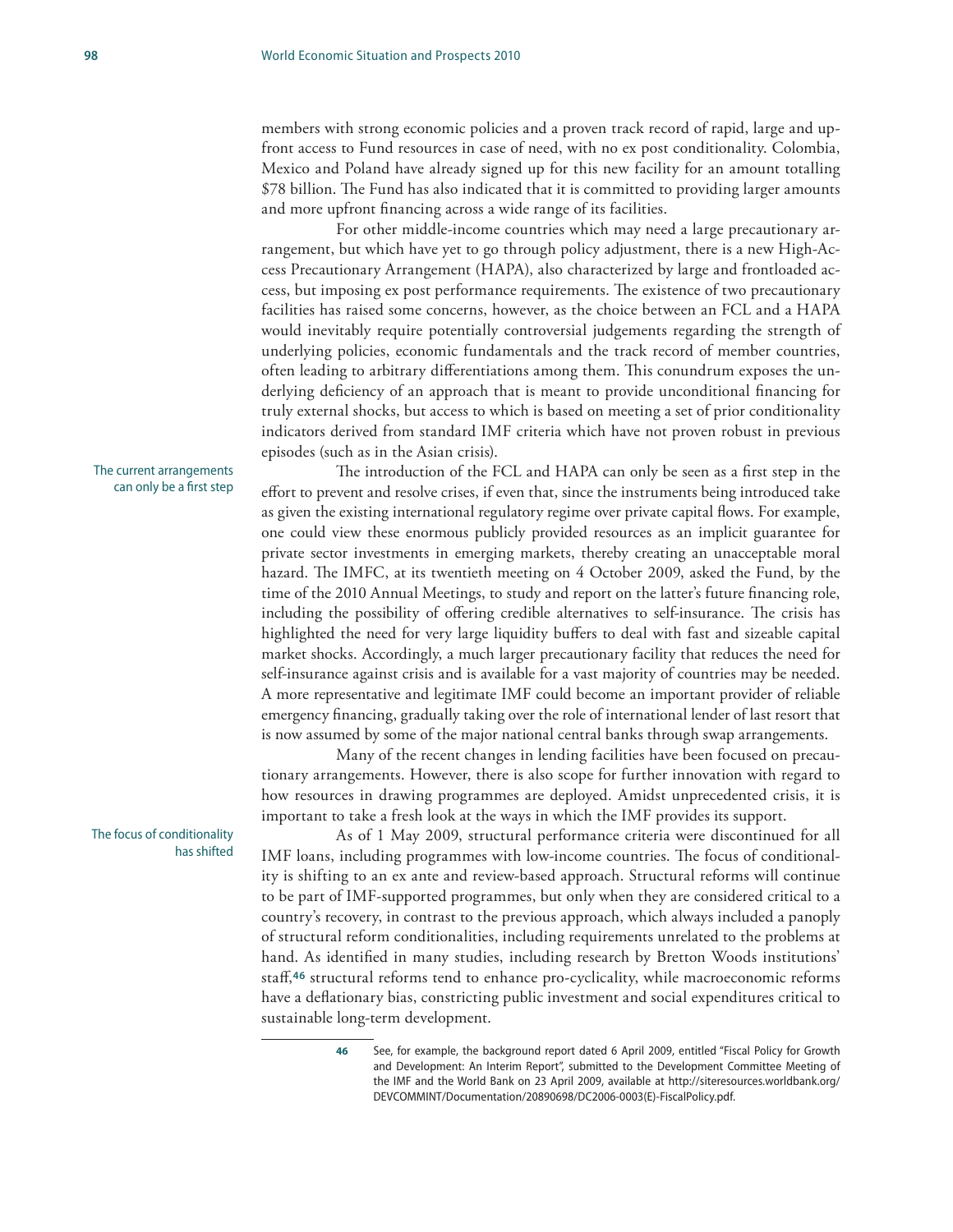Strong, credible policy frameworks are necessary, and there is an urgent need for greater clarity regarding which policies are actually effective, given that the current situation has raised many questions about the standard framework. In fact, there is now often a stigma attached to seeking support from the Fund, signalling underlying policy weaknesses which can be exacerbated in the course of the Fund's programme. Reducing this political stigma is considered vital to increasing use of the Fund by its members, thus enabling it to play a greater role in recovery from the global crisis.

### IMF support to developing countries

For example, despite pronounced intentions, many recent IMF country programmes contain pro-cyclical conditions that can unnecessarily exacerbate an economic downturn in a number of developing countries. Indeed, amid sharply falling global demand, the Fund has been advocating belt-tightening for many developing programme countries. At the same time, it has been praising advanced economies for their unprecedented efforts in borrowing and spending their way out of recession. The IMF should expand the use of its resources to help support counter-cyclical measures in those developing countries that have sustainable public finances in the medium-term but are impeded in this effort by adverse market conditions. This would be consistent with ongoing concerted efforts to stimulate global demand.

During the global slowdown, many countries may need to borrow more to support output recovery and maintain social spending. To ensure that the developing countries are not unduly constrained by policy arrangements from taking on more debt to support recovery efforts, the IMF and the World Bank are reviewing the Debt Sustainability Framework for Low-Income Countries (DSF), as had been requested by the G20. The DSF should be sufficiently flexible to take into account each country's circumstances while still performing its role in preventing a renewed build-up of unsustainable debt burden.

There have also been suggestions for the IMF and other international financial institutions to take an unorthodox stance and use their financing to address problems in the corporate and banking sectors, including support for bank recapitalization or facilitation of the rollover of private external debt.**47** The Fund's financing of member Governments has traditionally been used for the replenishment of foreign-exchange reserves, sovereign debt repayment or intervention in the foreign-exchange market. However, in the current crisis, Governments and their central banks, in both developed and developing countries, have used foreign-exchange reserves and new borrowing to help their domestic financial institutions and corporations repay international creditors. With the ongoing globalization of finance, these needs are likely to increase further. The IMF should play an important role in meeting them.

There is a consensus that the Fund's lending to low-income countries should be more flexible in the light of long-recognized diverse country needs and growing exposure to global volatility. In July 2009, the IMF announced a new concessional lending framework to enhance its usefulness to low-income countries. In addition to the doubling of average loan access limits for low-income countries mentioned above, the Fund's concessional lending capacity was boosted to up to \$17 billion through 2014, of

> **47** See, for instance, statement by Alistair Darling, Chancellor of the Exchequer, United Kingdom, at the nineteenth meeting of the International Monetary and Financial Committee, International Monetary Fund, Washington, D. C., 25 April 2009, available at www.imf.org.

Reducing the policy stigma of seeking IMF support is considered vital

Counter-cyclical measures should be emphasized

The IMF and the World Bank are reviewing debt sustainability

IMF lending needs to be more flexible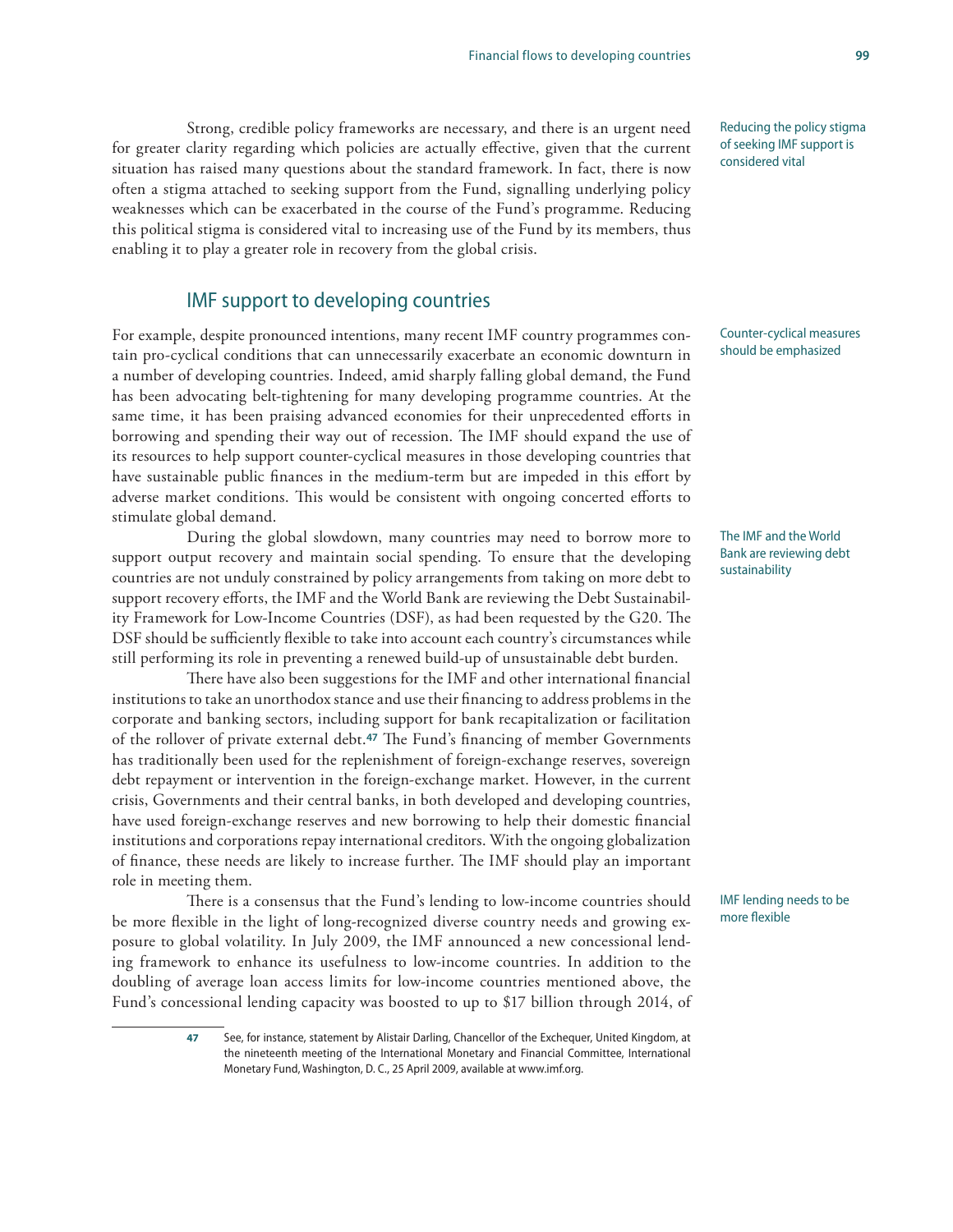which \$8 billion is to be delivered in the first two years. This exceeds the call by the G20 for \$6 billion in new lending over two-to-three years. The new measures include a new unified facility for low-income countries under a new Poverty Reduction and Growth Trust (PRGT) fund. The framework comprises three new concessional lending facilities: an Extended Credit Facility (ECF), successor to the PRGF, to provide medium-term support; a Stand-by Credit Facility (SCF), similar to the Stand-By Arrangement, to address short-term and precautionary needs; and a Rapid Credit Facility (RCF), to offer emergency support with limited conditionality. In addition, interest payments for low-income countries have been temporarily suspended.

In the context of lending reform and sharply higher demand for Fund financing, G20 leaders pledged to triple the lending capacity of the IMF to \$750 billion and, as mentioned above, at least double its capacity for concessional lending to low-income countries. To bolster the Fund's resources as quickly as possible, it was decided to negotiate temporary bilateral credit arrangements with the IMF totalling \$250 billion, to increase New Arrangements to Borrow (NAB) by up to \$500 billion and to expand the participation in NAB to additional, financially strong IMF members. There was also an agreement to implement the 2008 quota agreement as quickly as possible—thereby increasing IMF quota resources by 12 per cent—and complete the next review of IMF quotas by January 2011, accelerating the process by two years.

Bilateral borrowing arrangements and the expansion of NAB are likely the most viable options for mobilizing liquidity in a timely manner. However, they are considered by many IMF members to be a temporary bridge to a permanent increase of resources through a general quota review. They are also potentially harmful in that they could create conflicts of interest for an institution mandated to undertake surveillance over all members. Consequently, Fund borrowing cannot be seen as a substitute for a substantial quota increase in terms of maintaining IMF decision-making structure or legitimacy. Over the medium term, it is important from both governance and balance-sheet perspectives that the quota be restored as the primary basis of IMF lending. The next review of IMF quotas, envisaged for January 2011, comes at an appropriate moment in this regard.

### **The global reserve system**

In April 2009, the G20 decided on a general special drawing rights (SDR) allocation by the IMF equivalent to \$250 billion as part of the package to raise official lending capacity in response to the crisis. By so doing, the world leaders, for the first time since the late 1960s, recognized the need to significantly boost international liquidity using an international reserve unit. The proposed general allocation was approved by the Fund's Board of Governors and came into effect in August 2009. Also, in August 2009, the Fourth Amendment to the IMF Articles of Agreement adopted in 1997—which corrects for the fact that countries which joined the Fund after 1981 have never received an SDR allocation—entered into force. The special one-time allocation of about \$33 billion was made in September 2009. With the two fresh allocations totalling roughly \$283 billion, the outstanding stock of SDRs increased nearly tenfold from about \$33 billion to about \$316 billion.

The ongoing financial crisis has brought to the fore the deficiencies of the present international monetary system, in which a national currency (the United States dollar) serves as a dominant source of international foreign-exchange reserves. These deficiencies include growing global imbalances, exchange-rate instability and the possibility

G20 leaders pledged to increase the lending capacity of the IMF

Fund borrowing cannot replace quota increases

The G20 decided on a general SDR allocation

The crisis has illustrated the deficiencies of the status quo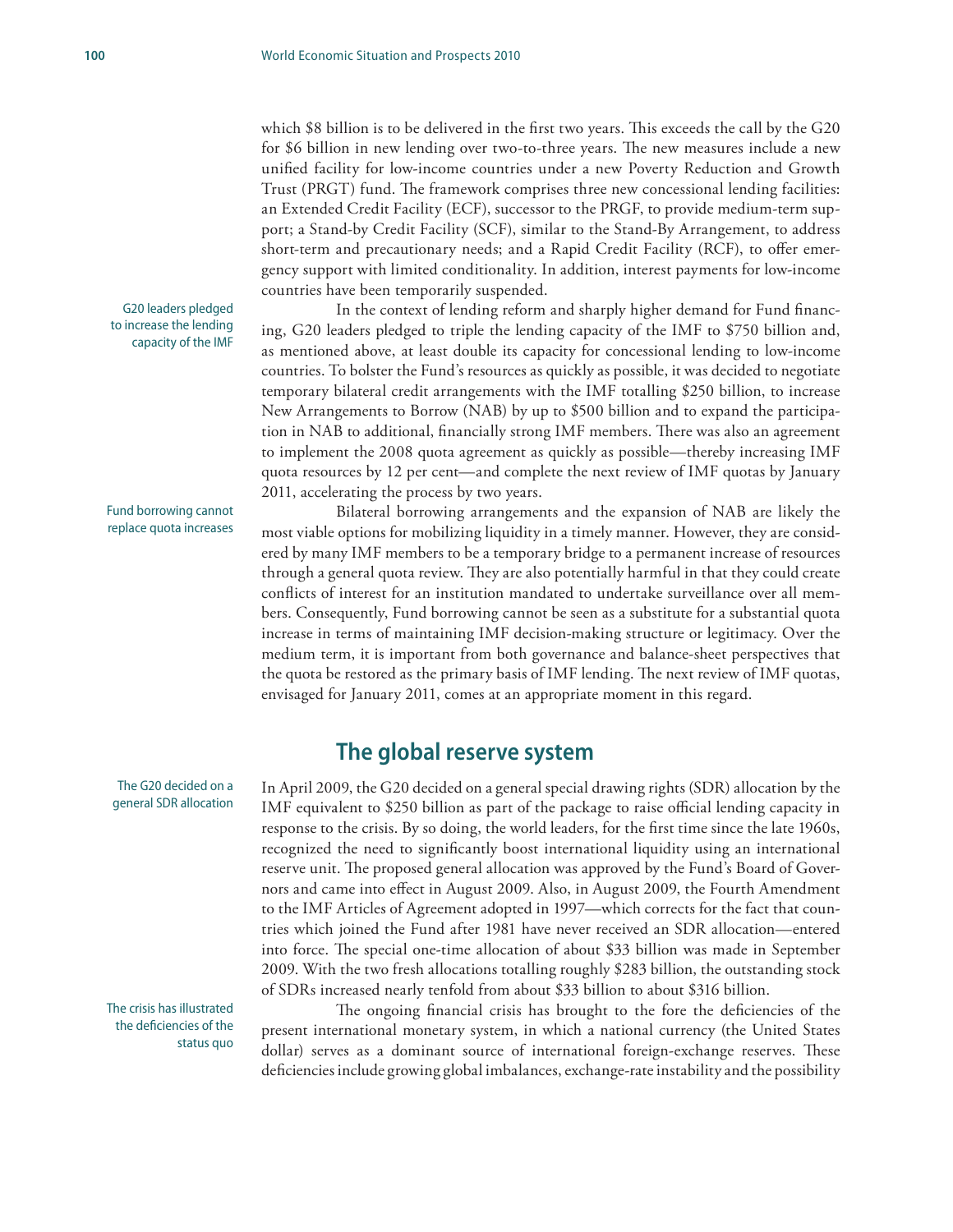of an erosion of confidence in the dollar as a reserve currency (see chapter I). The spread of greater exchange-rate flexibility did not produce changes that reduced trade and financial imbalances; in fact, it contributed to the inherent instability of the system. Exchange-rate adjustments were not quantitatively sufficient and often progressed in the wrong direction, owing to the fact that the United States dollar, as a reserve currency, serves as a benchmark for many other currencies and an anchor for international asset prices.

In the era of globalization, the use by all countries of a widely accepted national reserve currency has its clear benefits owing to network externalities. However, the costs of such an arrangement in terms of systemic instability may have started to exceed the benefits. Similarly, the costs to the United States as supplier of global reserves may also be rising. Increased imbalances have had an adverse effect on United States domestic demand and on external demand for United States products as well as, more generally, on the country's potential ability to maintain economic policy autonomy.

There have been suggestions for a move away from the almost exclusive reliance on the United States dollar towards a system based on multiple, competing national reserve currencies. However, the experience of the interwar period specifically suggests that such a system adds another element of instability: that associated with exchange-rate volatility among currencies used as reserve units, stemming from the possibility of sharp shifts of demand from one international currency to the other, since they are likely to be close substitutes.**48** In addition, such a move would not solve the inherent inequity in the current system, as reserve assets would still be provided by industrial countries. Moreover, developed countries issuing reserve currencies are likely to account for an increasingly limited share of the world economy. Hence, the demand for international reserves will likely grow faster than the capacity of these countries to provide a smooth supply.

Discussions concerning wider use of a truly international currency have been gaining momentum. The international community should seize this opportunity to start deliberations on the feasibility and desirability of the creation of a new, more stable and equitable international monetary system. While, unlike in the late 1960s, the provision of global liquidity is not an issue, the current problems are associated with the control of global liquidity, and significant equity issues regarding access by developing countries to such liquidity.**49** Moreover, a system based on a truly global reserve currency would create a more equitable method of sharing the seigniorage derived from providing global liquidity.

The introduction of a full-fledged international reserve currency, based, for instance, on the proposal by John Maynard Keynes, may take a long time as it requires extraordinary political will, vision and courage, all of which are still lacking. In this regard, it has been argued that a more realistic way of reform may be to broaden existing SDR arrangements which, perhaps, over time could evolve into a new and widely accepted world reserve currency.**<sup>50</sup>**

Making SDR issuance automatic and regular could be a first step forward. It has been suggested that the size of the issues could be linked to the estimated additional demand for foreign-exchange reserves resulting from the growth of the world economy. There have Using a multicurrency system could add further instability

A truly global reserve currency would be more equitable

A more realistic approach may be to broaden SDR arrangements

**<sup>48</sup>** See, for instance, Barry Eichengreen, "Out of the Box Thoughts about the International Financial Architecture", IMF Working Paper, No. WP/09/116, May 2009, p. 10, available at www.imf.org.

**<sup>49</sup>** For an extensive discussion of the global reserve system and possible ways to reform it, see, for instance, Report of the Commission of Experts of the President of the United Nations General Assembly on Reforms of the International Monetary and Financial System, pp. 92-102, available at www.un.org/ga/president/63/interactive/financialcrisis/PreliminaryReport210509.pdf.

**<sup>50</sup>** Zhou Xiaochuan, "Reform the international monetary system", 23 March 2009, available at www. bis.org.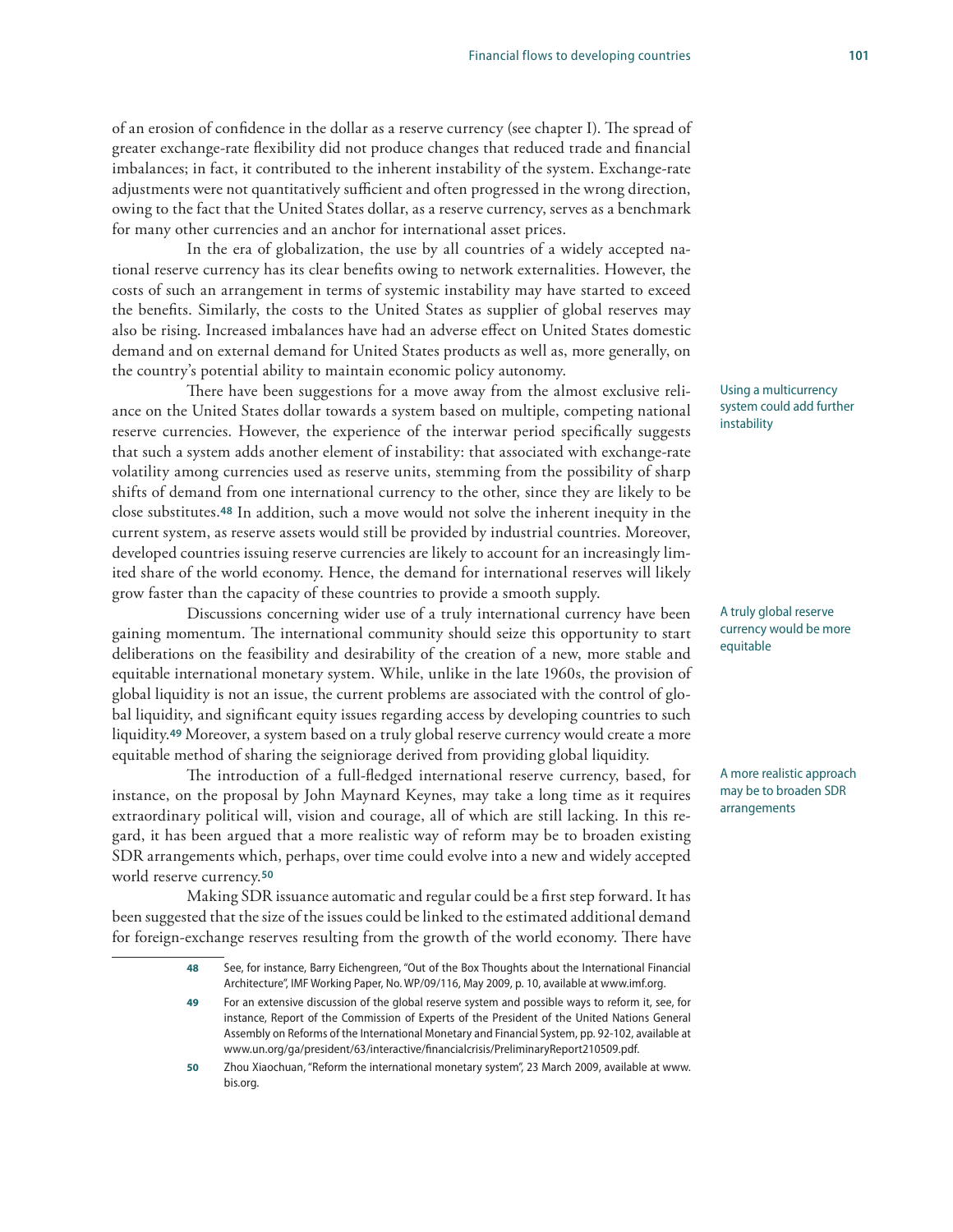also been calls to issue SDR in counter-cyclical fashion to finance world liquidity and provide official support to developing countries during crises. One version of the proposal to use SDR in a counter-cyclical manner envisages the development of an appropriate mechanism to withdraw SDR should global liquidity become excessive or inflationary. It is worth noting that the procedure under which countries holding 85 per cent of the IMF voting power must agree before SDRs can be issued may not be appropriate if the Fund were authorized to provide additional SDR liquidity in periods of shortage. Rather, it must be able to act more like a global central bank and international lender of last resort.

Because the current mechanism of SDR allocation is based on IMF quotas, such new allocations of SDR would provide developing countries with additional liquidity of only about \$110 billion. This suggests that the issue of the SDR allocation should be closely linked to the reform of IMF quotas. Besides, as not all members need an increase of their international reserves, the Fund should explore mechanisms to redistribute SDR to countries most in need.

It has been suggested also that the international community revive the idea of the substitution account put forward in 1971. Under this proposal,**51** official dollar holders could deposit part of their reserves in a special account in the IMF denominated in SDRs. The centralized management of a part of member countries' reserves by the IMF would help promote both a greater role for the SDR as a reserve currency and more effective reserve management at the global level, as it would allow central banks to diversify out of dollars without causing sharp exchange-rate swings and, probably, use some excessive reserves for domestic development. A more ambitious version of the proposal calls for an open-ended SDR-denominated fund set up by the IMF, allowing subscription and redemption in the existing reserve currencies by various investors as desired. This arrangement is thought to form the basis for promoting the development of SDR-denominated assets and partially allowing the management of global liquidity in the form of existing reserve currencies.

It is widely recognized that making the SDR an attractive unit in which to hold central bank reserves requires deep and liquid markets in SDR claims. To achieve this, the issuance and use of SDRs by the IMF, Governments, banks and non-financial firms need to reach a certain critical mass. In other words, it will be necessary to overcome the coordination problem (prospective issuers should have evidence that others would act in like manner). In the past, all attempts to commercialize SDR have been unsuccessful.

Another important issue is a settlement system between the SDR and national currencies to make the unit an acceptable means of payment in international trade and financial transactions. Such a system should be able to facilitate the direct exchange of SDR claims not only into dollars but into all constituent currencies. In order to accommodate the expected increase in the volume of SDR transactions resulting from new allocations, the IMF has called for an expansion of the capacity of voluntary arrangements to ensure adequate liquidity in the SDR market. Several countries, including China and the United States, have already committed themselves to establishing a new arrangement or expanding the capacity of their existing arrangements in the light of the new allocations.

Furthermore, SDRs are currently valued against a basket of currencies consisting of the euro, the Japanese yen, the pound sterling and the United States dollar. To gain

SDR allocation is closely linked to the reform of IMF quotas

A revival of the substitution account may need to be considered

> SDRs would need to be commercialized

A settlement system would need to be established between SDRs and national currencies

To gain global prominence, the number of currencies that constitute the SDR would have to increase

**<sup>51</sup>** Peter B. Kenen, "Revisiting the Substitution Account", paper presented at the conference "Towards a World Reserve System" held by the Initiative for Policy Dialogue of Columbia University on 6 November 2009.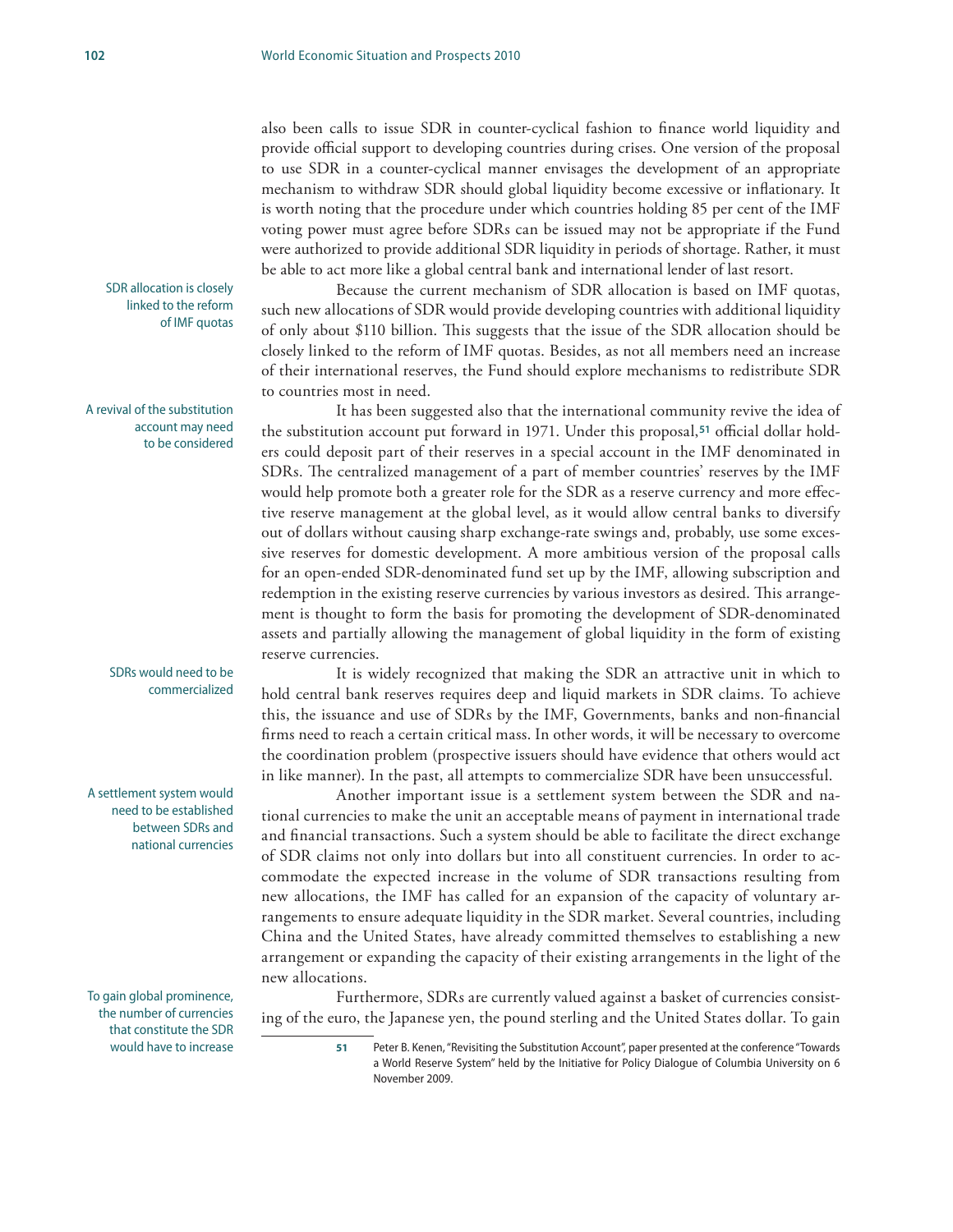global prominence, the number of constituent currencies of the SDR would have to be increased to include monetary units of both developed and developing countries.

## **Global governance and the Bretton Woods institutions**

Strengthening the resource base of the Fund and improving its lending toolkit to address the global crisis should proceed together with longer-term reforms to boost its governance and legitimacy. The IMF needs a more representative, responsive and accountable governance structure to ensure that it remains at the centre of the international monetary system and reflects the realities of the twenty-first century. The reform of governance is therefore a necessary prerequisite for all other changes involving the role of the Fund.

The changes in voting power have thus far been insignificant compared with the changes that have occurred in the global economy. The 2008 quota and voice reform will basically lead to a realignment of existing shares primarily through a redistribution among the group of emerging market and developing countries, a step back from the agreement of September 2006, which premised these reforms in terms of increasing the overall voice of developing countries. The understanding that providing ample voting weight to potential users of Bretton Woods institutions' resources would help guarantee these institutions' effectiveness—a principle enshrined in the original 1944 allocation of voting weights when European countries were the prospective users—should guide vote reallocation and reforms in voting procedures. Consequently, the next realignment of quotas in favour of emerging market and developing countries should go far beyond the initial modest agreement achieved during the 2008 Spring Meetings, which has yet come into force.

IMFC and the Development Committee agreed to shift at least 5 per cent of aggregate quota shares in the IMF and 3 per cent in the World Bank from developed to developing and transition countries at the next quota review, scheduled to be completed in January 2011. Many developing countries, however, emphasized that a shift of at least 7 per cent in the IMF and at least 6 per cent in the World Bank has been committed to by the G20 Pittsburgh Summit and should not be further delayed.**<sup>52</sup>**

To further democratize the voting procedure and ensure that decisions affecting key aspects of the institution have the support of the majority of members, a proposal has been made to amend the Articles of Agreement to lower the voting threshold on critical decisions from 85 per cent to between 70 and 75 per cent. To better balance the interests of large and small countries, consideration should also be given to applying double majority mechanisms to a wider range of decisions. At present, a double majority (support by three fifths of the members having 85 per cent of the total voting power) is required to amend the Articles of Agreement.

Another important issue is the composition of the Executive Board. In this regard, there have been proposals to reduce the size of the Board from 24 to 22 chairs by 2010 and to 20 chairs by 2012, while preserving the existing number of emerging market and developing country chairs.**<sup>53</sup>**

The IMF needs a reformed governance structure

Changes in voting power have so far been insignificant

There is a proposal to lower the voting threshold on critical decisions

**<sup>52</sup>** Communiqué of the Intergovernmental Group of Twenty-Four on International Monetary Affairs and Development, Istanbul, Turkey, 3 October 2009, available at www.g24.org.

**<sup>53</sup>** Statement by Timothy Geithner, Secretary of the United States Treasury, at the nineteenth meeting of the International Monetary and Financial Committee, Washington, D. C., 25 April 2009, available at www.imf.org.